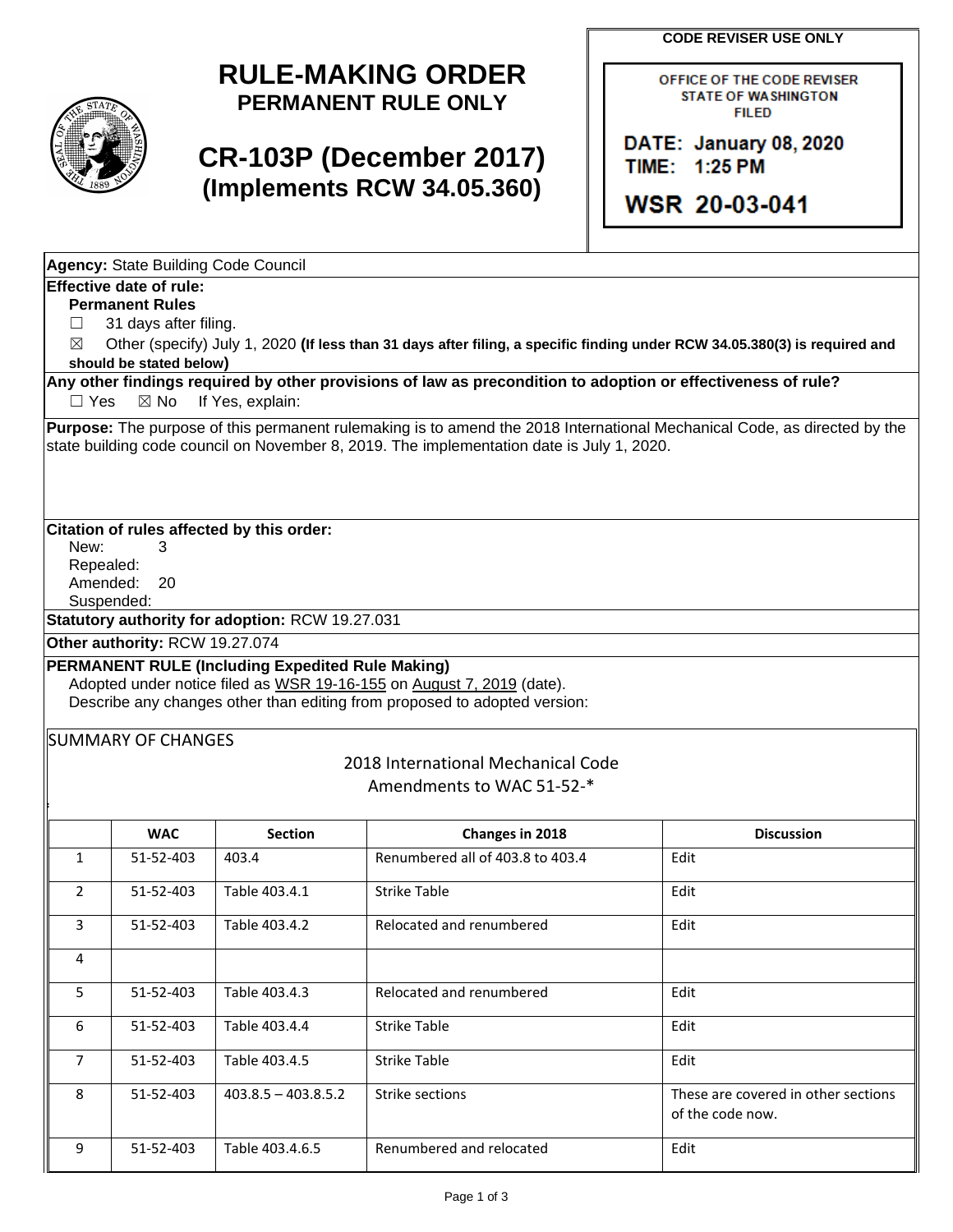| 10                                                                                           | 51-52-403                                                                                                                                                                                                                                                                                                                                                                                                                                                                                                                                  | Table 403.4.7                                                              | Renumbered and relocated |            |   |         | Edit             |                                     |  |
|----------------------------------------------------------------------------------------------|--------------------------------------------------------------------------------------------------------------------------------------------------------------------------------------------------------------------------------------------------------------------------------------------------------------------------------------------------------------------------------------------------------------------------------------------------------------------------------------------------------------------------------------------|----------------------------------------------------------------------------|--------------------------|------------|---|---------|------------------|-------------------------------------|--|
| 11                                                                                           | 51-52-403                                                                                                                                                                                                                                                                                                                                                                                                                                                                                                                                  | 403.8.7.1 Outdoor<br>air                                                   | Strike                   |            |   |         | Edit             |                                     |  |
| 12                                                                                           | 51-52-403                                                                                                                                                                                                                                                                                                                                                                                                                                                                                                                                  | Table 403.4.7.2                                                            | Relocated and renumbered |            |   |         | Edit             |                                     |  |
| 13                                                                                           | 51-52-403                                                                                                                                                                                                                                                                                                                                                                                                                                                                                                                                  | $403.8.8.1 - 403.8.11$                                                     | Strike                   |            |   |         | of the code now. | These are covered in other sections |  |
| 14                                                                                           | 51-52-1500                                                                                                                                                                                                                                                                                                                                                                                                                                                                                                                                 | 15-2019                                                                    | Refrigeration standards  |            |   |         | Addition         |                                     |  |
| Fax:<br>TTY:                                                                                 | If a preliminary cost-benefit analysis was prepared under RCW 34.05.328, a final cost-benefit analysis is available by<br>contacting:<br>Name: Richard Brown<br>Address: 1500 Jefferson St SE<br>Phone: 360-407-9277<br>Email: Richard.Brown@des.wa.gov<br>Web site: www.sbcc.wa.gov<br>Other:<br>If any category is left blank, it will be calculated as zero.<br>Note:<br>No descriptive text.<br>Count by whole WAC sections only, from the WAC number through the history note.<br>A section may be counted in more than one category. |                                                                            |                          |            |   |         |                  |                                     |  |
|                                                                                              |                                                                                                                                                                                                                                                                                                                                                                                                                                                                                                                                            | The number of sections adopted in order to comply with:                    |                          |            |   |         |                  |                                     |  |
|                                                                                              |                                                                                                                                                                                                                                                                                                                                                                                                                                                                                                                                            | Federal statute:                                                           |                          | <b>New</b> |   | Amended |                  | Repealed                            |  |
|                                                                                              |                                                                                                                                                                                                                                                                                                                                                                                                                                                                                                                                            | Federal rules or standards:                                                |                          | <b>New</b> |   | Amended |                  | Repealed                            |  |
|                                                                                              |                                                                                                                                                                                                                                                                                                                                                                                                                                                                                                                                            | Recently enacted state statutes:                                           |                          | New        |   | Amended |                  | Repealed                            |  |
|                                                                                              |                                                                                                                                                                                                                                                                                                                                                                                                                                                                                                                                            | The number of sections adopted at the request of a nongovernmental entity: |                          | <b>New</b> | 3 | Amended | 20               | Repealed                            |  |
|                                                                                              |                                                                                                                                                                                                                                                                                                                                                                                                                                                                                                                                            | The number of sections adopted on the agency's own initiative:             |                          |            |   |         |                  |                                     |  |
|                                                                                              |                                                                                                                                                                                                                                                                                                                                                                                                                                                                                                                                            |                                                                            |                          | New        |   | Amended |                  | Repealed                            |  |
| The number of sections adopted in order to clarify, streamline, or reform agency procedures: |                                                                                                                                                                                                                                                                                                                                                                                                                                                                                                                                            |                                                                            |                          |            |   |         |                  |                                     |  |
|                                                                                              |                                                                                                                                                                                                                                                                                                                                                                                                                                                                                                                                            |                                                                            |                          | <b>New</b> |   | Amended |                  | Repealed                            |  |
|                                                                                              |                                                                                                                                                                                                                                                                                                                                                                                                                                                                                                                                            | The number of sections adopted using:                                      |                          |            |   |         |                  |                                     |  |
|                                                                                              |                                                                                                                                                                                                                                                                                                                                                                                                                                                                                                                                            | Negotiated rule making:                                                    |                          | New        |   | Amended |                  | Repealed                            |  |
|                                                                                              |                                                                                                                                                                                                                                                                                                                                                                                                                                                                                                                                            | Pilot rule making:                                                         |                          | New        |   | Amended |                  | Repealed                            |  |
|                                                                                              |                                                                                                                                                                                                                                                                                                                                                                                                                                                                                                                                            | Other alternative rule making:                                             |                          | New        |   | Amended |                  | Repealed                            |  |
|                                                                                              |                                                                                                                                                                                                                                                                                                                                                                                                                                                                                                                                            |                                                                            |                          |            |   |         |                  |                                     |  |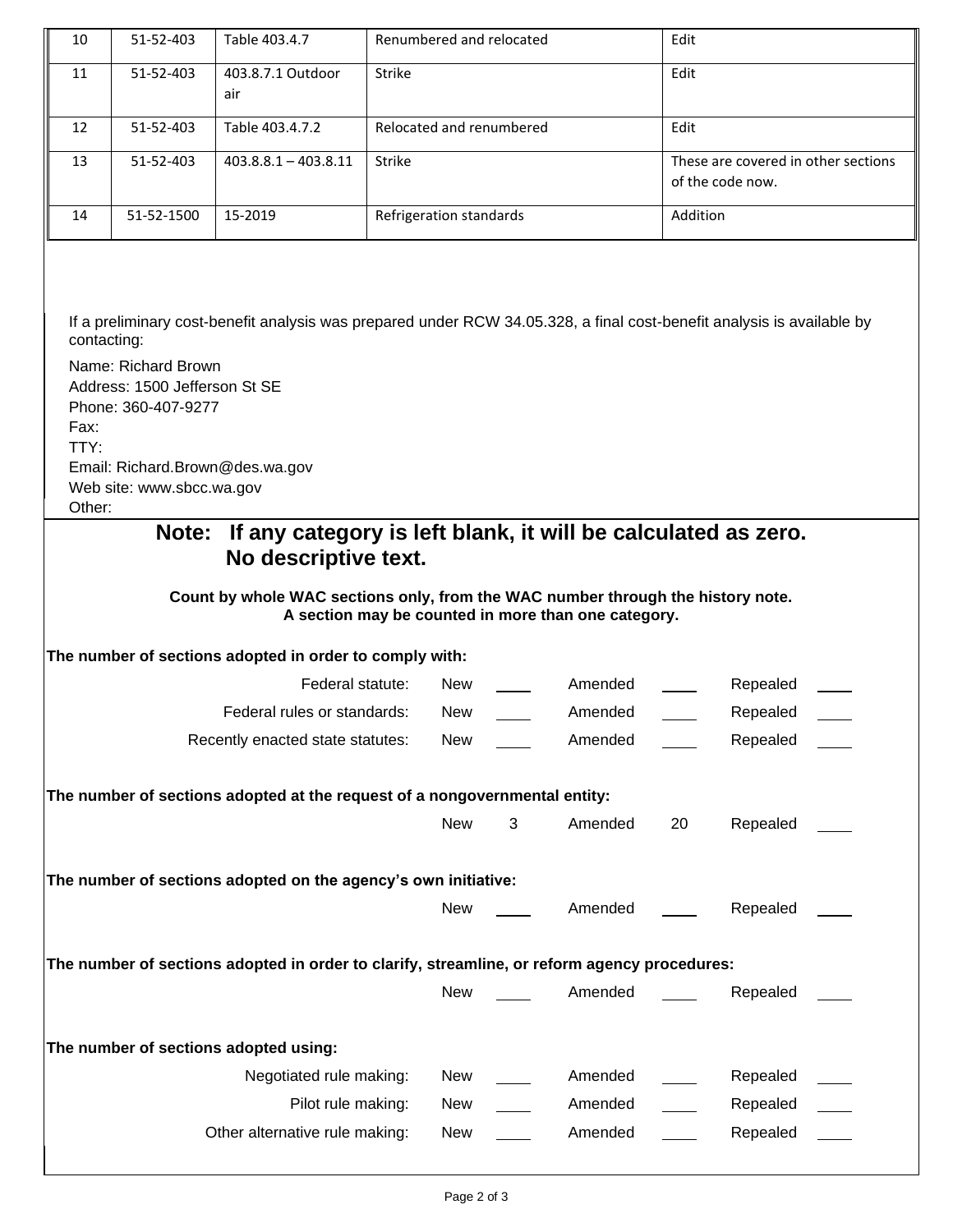| Date Adopted: November 8, 2019                   | Signature: |
|--------------------------------------------------|------------|
| Name: Doug Orth                                  |            |
| <b>Title:</b> Chair, State Building Code Council |            |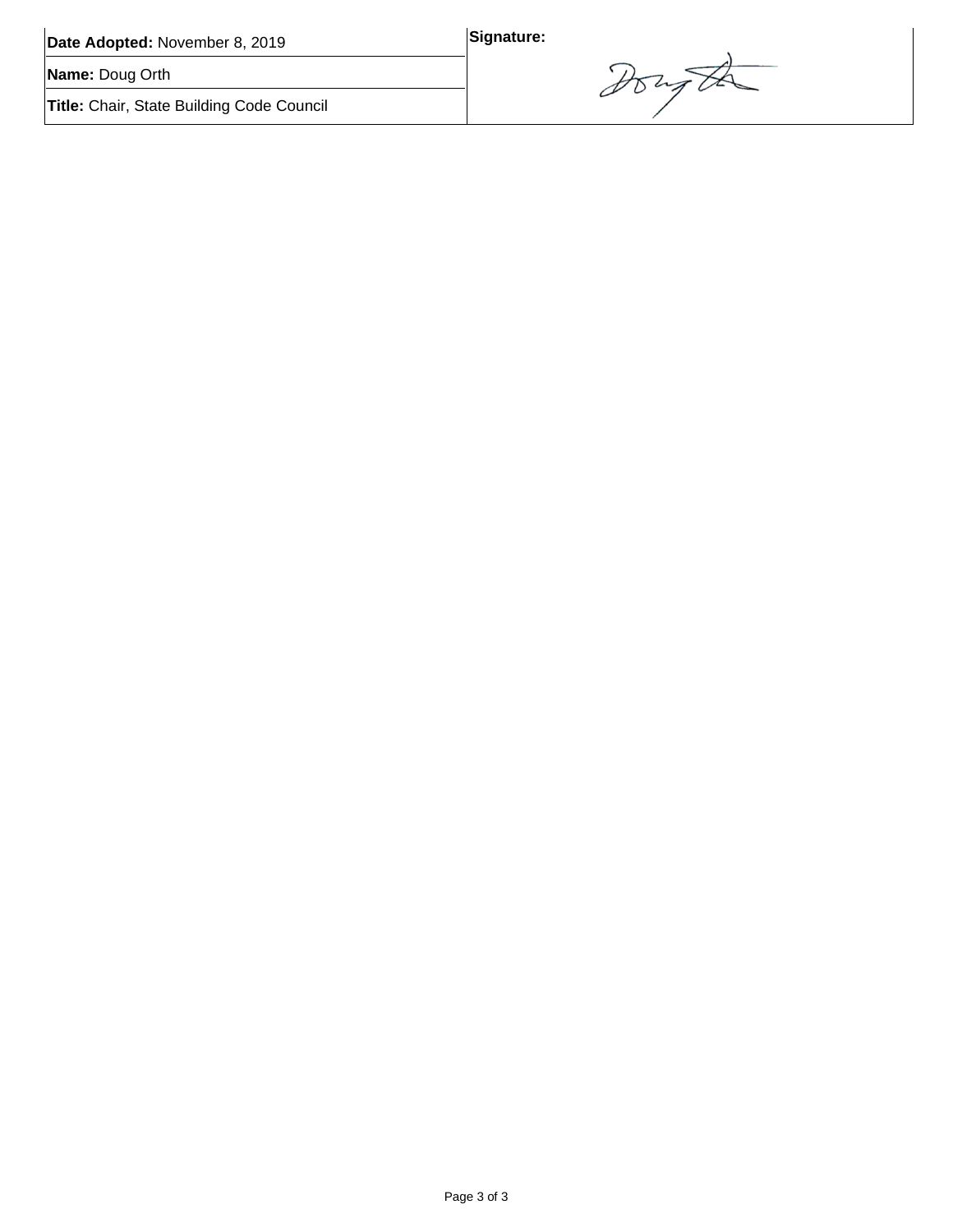### **Chapter 51-52 WAC STATE BUILDING CODE ADOPTION AND AMENDMENT OF THE ((2015)) 2018 EDI-TION OF THE INTERNATIONAL MECHANICAL CODE**

AMENDATORY SECTION (Amending WSR 16-01-148, filed 12/21/15, effective 7/1/16)

WAC 51-52-003 International Mechanical Code. The ((2015)) 2018 edition of the *International Mechanical Code* published by the International Code Conference is hereby adopted by reference with the exceptions noted in this chapter of the Washington Administrative Code (WAC).

AMENDATORY SECTION (Amending WSR 16-01-148, filed 12/21/15, effective 7/1/16)

**WAC 51-52-008 Implementation.** The International Mechanical Code adopted by chapter 51-52 WAC shall become effective in all counties and cities of this state on July 1,  $((2016))$  2020.

AMENDATORY SECTION (Amending WSR 17-17-159, filed 8/23/17, effective 10/1/17)

### **WAC 51-52-0101 Section 101—General.**

**101.2 Scope.** This code shall regulate the design, installation, maintenance, alteration and inspection of mechanical systems that are permanently installed and utilized to provide control of environmental conditions and related processes within buildings. This code shall also regulate those mechanical systems, system components, equipment and appliances specifically addressed herein. The installation of fuel gas distribution piping and equipment, fuel gas-fired appliances and fuel gas-fired appliance venting systems shall be regulated by the *International Fuel Gas Code*. References in this code to Group R shall include Group I-1, Condition 2 assisted living facilities licensed by Washington state under chapter 388-78A WAC and Group I-1, Condition 2 residential treatment facilities licensed by Washington state under chapter 246-337 WAC.

EXCEPTIONS: 1. Detached one- and two-family dwellings and multiple single-family dwellings (townhouses) not more than three stories high with separate means of egress and their accessory structures shall comply with the *International Residential Code*. 2. The standards for liquefied petroleum gas installations shall be the ((2014)) 2017 Edition of NFPA 58 (Liquefied Petroleum Gas Code) and the ((2015)) 2018 Edition of ANSI Z223.1/NFPA 54 (National Fuel Gas Code).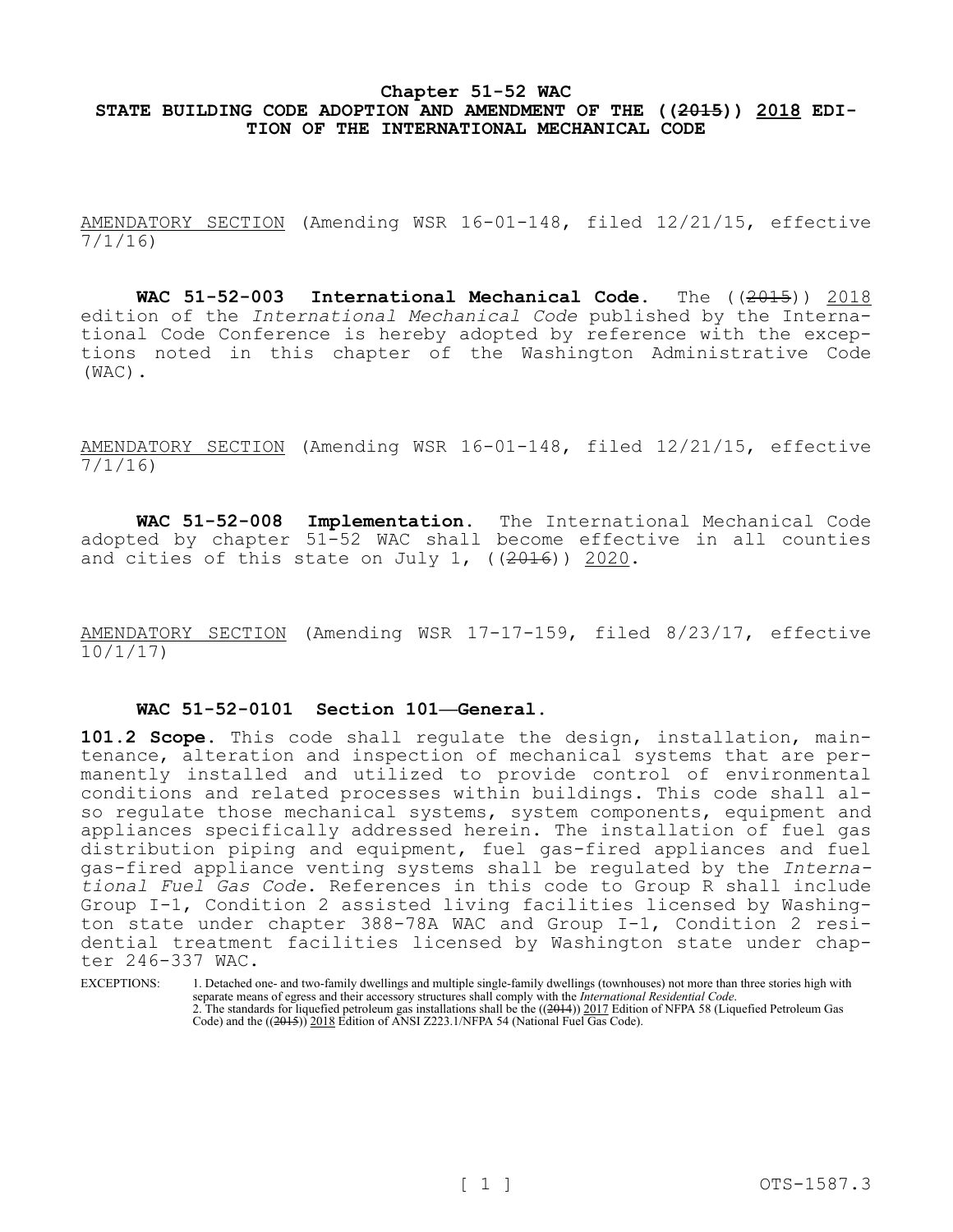AMENDATORY SECTION (Amending WSR 16-01-148, filed 12/21/15, effective 7/1/16)

### **WAC 51-52-0202 Section 202—General definitions.**

**BALANCED WHOLE HOUSE VENTILATION.** Any combination of concurrently operating residential unit mechanical exhaust and mechanical supply whereby the total mechanical exhaust airflow rate is within 10 percent or 5 cfm, whichever is greater, of the total mechanical supply airflow rate. Intermittent dryer exhaust, intermittent range hood exhaust, and intermittent toilet room exhaust airflow rates above the residential dwelling or sleeping unit minimum ventilation rate are exempt from the balanced airflow calculation.

**DISTRIBUTED WHOLE HOUSE VENTILATION.** A whole house ventilation system shall be considered distributed when it supplies outdoor air directly (not transfer air) to each dwelling or sleeping unit habitable space, (living room, den, office, interior adjoining spaces or bedroom), and exhausts air from all kitchens and bathrooms directly outside.

**LOCAL EXHAUST.** An exhaust system that uses one or more fans to exhaust air from a specific room or rooms within a residential dwelling or sleeping unit.

**PERMANENT CONSTRUCTION.** Construction that, if removed, would disturb the structural integrity of the building or the fire-resistance rating of a building assembly.

**RELIEF AIR.** Exhausted return air from a system that provides ventilation for human usage.

**REPLACEMENT AIR.** Outdoor air that is used to replace air removed from a building through an exhaust system. Replacement air may be derived from one or more of the following: Makeup air, supply air, transfer air, and infiltration. However, the ultimate source of all replacement air is outdoor air. When replacement air exceeds exhaust, the result is exfiltration.

**WHOLE HOUSE VENTILATION SYSTEM.** A mechanical ventilation system, including fans, controls, and ducts, which replaces, by direct ((or indirect)) means, air from the habitable rooms with *outdoor air*.

**VENTILATION ZONE.** Any indoor area that requires ventilation and comprises one or more spaces with the same occupancy category (see Table 403.3.1.1), occupant density, zone air distribution effectiveness (see Section 403.3.1.1.1.2), and design zone primary airflow per unit area.

AMENDATORY SECTION (Amending WSR 16-01-148, filed 12/21/15, effective 7/1/16)

**WAC 51-52-0301 Section 301—((General)) Reserved.**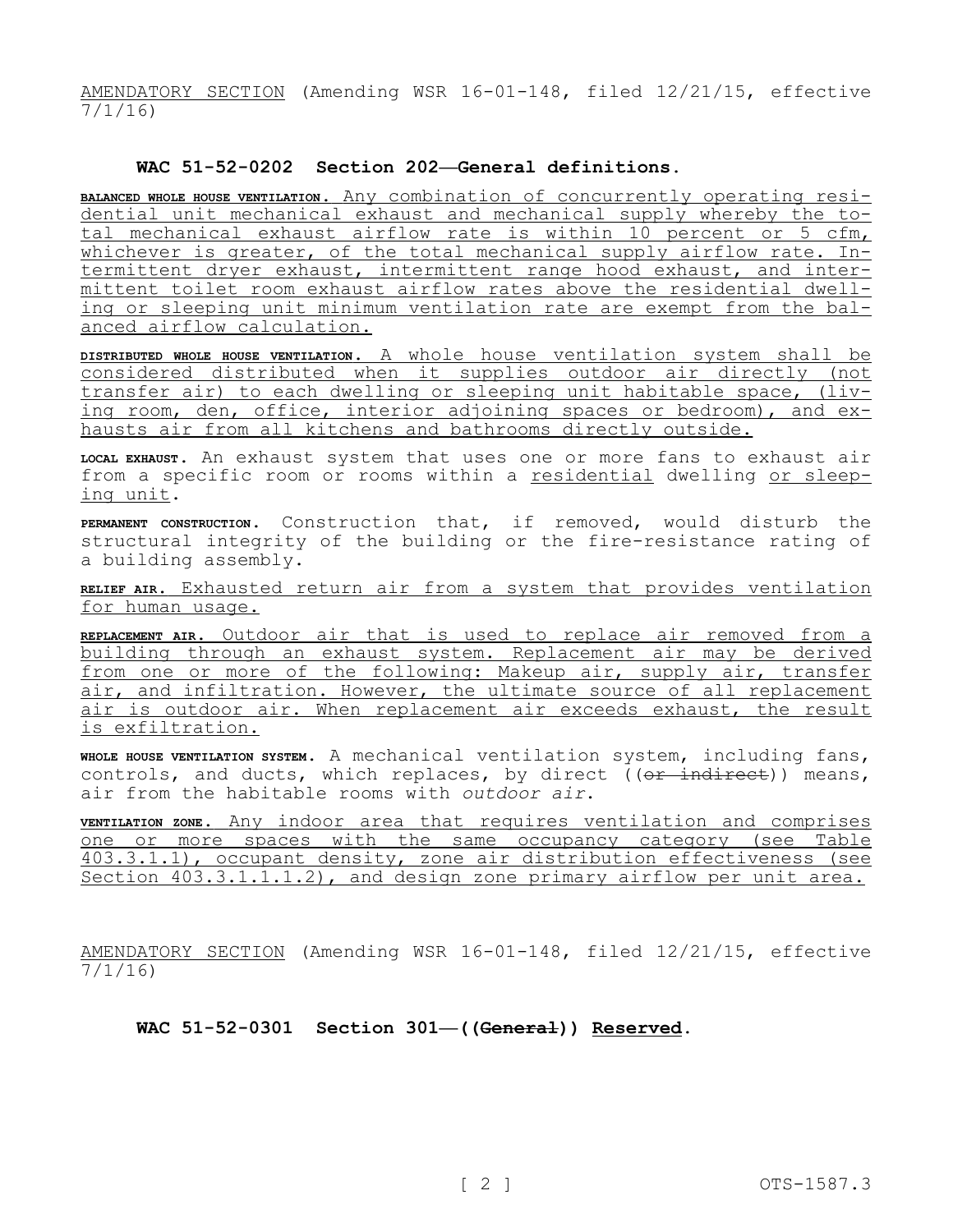AMENDATORY SECTION (Amending WSR 16-01-148, filed 12/21/15, effective 7/1/16)

### **WAC 51-52-0306 Section 306—Access and service space.**

**306.5 Equipment and appliances on roofs or elevated structures.** Where equipment requiring access or appliances are located on an elevated structure or the roof of a building such that personnel will have to climb higher than 16 feet (4877 mm) above grade to access such equipment or appliances, an interior or exterior means of access shall be provided. Such access shall not require climbing over obstructions greater than 30 inches (762 mm) in height or walking on roofs having a slope greater than 4 units vertical in 12 units horizontal (33 percent slope). Such access shall not require the use of portable ladders. Where access involves climbing over parapet walls, the height shall be measured to the top of the parapet wall.

Permanent ladders installed to provide the required access shall comply with the following minimum design criteria:

1. The side railing shall extend above the parapet or roof edge not less than 42 inches (1067 mm).

2. Ladders shall have rung spacing not to exceed 12 inches (305 mm) on center. The uppermost rung shall be a maximum of 24 inches below the upper edge of the roof hatch, roof or parapet, as applicable.

3. Ladders shall have a toe spacing not less than 7 inches (178 mm) deep.

4. There shall be a minimum of 18 inches (457 mm) between rails.

5. Rungs shall have a minimum 0.75-inch (19 mm) diameter and be capable of withstanding a 300-pound (136.1 kg) load.

6. Ladders over 30 feet (9144 mm) in height shall be provided with offset sections and landings capable of withstanding 100 pounds  $(488.2 \text{ kg/m}^2)$  per square foot. Landing dimensions shall be not less than 18 inches and not less than the width of the ladder served. A guardrail shall be provided on all open sides of the landing.

7. Climbing clearances. The distance from the centerline of the rungs to the nearest permanent object on the climbing side of the ladder shall be a minimum of 30 inches measured perpendicular to the rungs. This distance shall be maintained from the point of ladder access to the bottom of the roof hatch. A minimum clear width of 15 inches shall be provided on both sides of the ladder measured from the midpoint of and parallel with the rungs except where cages or wells are installed.

8. Landing required. The ladder shall be provided with a clear and unobstructed bottom landing area having a minimum dimension of 30 inches by 30 inches centered in front of the ladder.

9. Ladders shall be protected against corrosion by approved means.

10. Access to ladders shall be provided at all times.

Catwalks installed to provide the required access shall be not less than 24 inches (610 mm) wide and shall have railings as required for service platforms.

EXCEPTION: This section shall not apply to Group R-3 occupancies.

**306.6 Appliances above ceilings.** Appliances that are located above the ceiling shall ((be *accessible*)) have ready access for inspection, service and repair without removing *permanent construction*. Appliances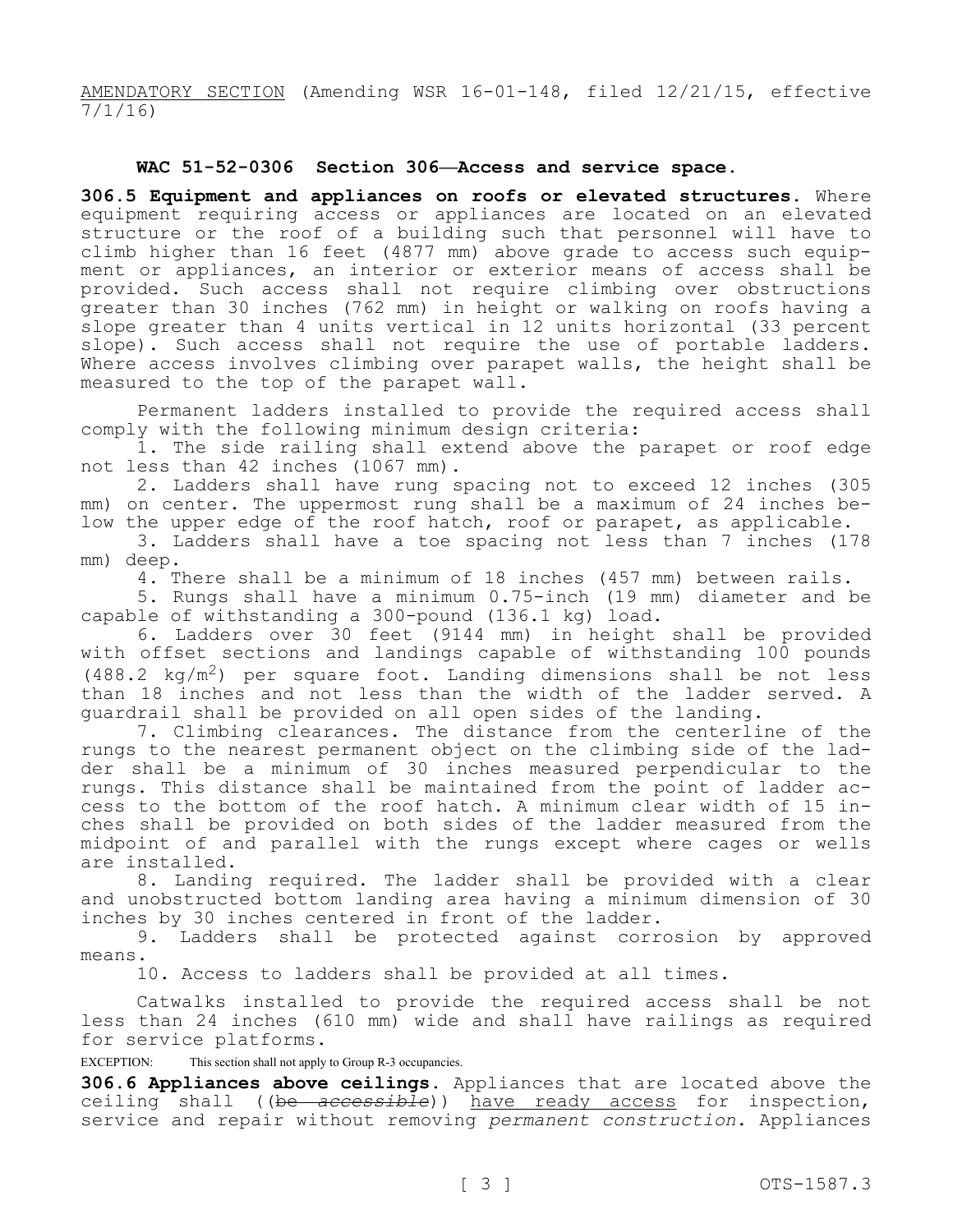shall be ((accessible from an access)) provided with access to panel or removable ceiling tile with minimum nominal dimensions of 24 inches by 24 inches (609 mm x 609 mm).

The appliance is not required to be removable or replaceable through the access panel or removable ceiling tile. The appliance may be removed or replaced by removing the ceiling or wall assemblies adjacent to the appliance as long as they *are not permanent construction*.

EXCEPTIONS: 1. This section shall not apply to replacement appliances installed in existing compartments and alcoves where the working space clearances are in accordance with the equipment or appliance manufacturer's installation instructions. 2. A smaller access panel or removable ceiling tile shall be permitted when allowed by the equipment or appliance manufacturer's installation instructions.

AMENDATORY SECTION (Amending WSR 16-01-148, filed 12/21/15, effective 7/1/16)

### **WAC 51-52-0401 Section 401—General.**

**401.2 Ventilation required.** Every occupied space other than enclosed parking garages and buildings used for repair of automobiles shall be ventilated in accordance with Section 401.2.1, 401.2.2 or 401.2.3. Enclosed parking garages and buildings used for repair of automobiles shall be ventilated by mechanical means in accordance with Sections 403 and 404.

**401.2.1 Group R occupancies.** Ventilation in Group R occupancies shall be provided in accordance with Section  $((403.8))$   $403.4$ .

**401.2.2 Ambulatory care facilities and Group I-2 occupancies.** Ambulatory care facilities and Group I-2 occupancies shall be ventilated by mechanical means in accordance with Section 407.

**401.2.3 All other occupancies.** Ventilation in all other occupancies shall be provided by natural means in accordance with Section 402 or by mechanical means in accordance with Sections 403.1 to 403.7.

**401.3 When required.** Group R occupancies shall be vented continuously or intermittently in accordance with Section ((403.8)) 403.4. Ventilation in all other occupancies shall be provided during the periods that the room or space is occupied.

**401.4 Intake opening location.** Air intake openings shall comply with all of the following:

1. Intake openings shall be located not less than 10 feet (3048 mm) from lot lines or buildings on the same lot. Lot lines shall not be defined as a separation from a street or public way.

2. Mechanical and gravity outdoor air intake openings shall be located not less than 10 feet (3048 mm) horizontally from any hazardous or noxious contaminant source, such as vents, streets, alleys, parking lots, and loading docks, except as specified in Item 3 or Section 501.3.1. Outdoor air intake openings shall be permitted to be located less than 10 feet (3048 mm) horizontally from streets, alleys, parking lots, and loading docks provided that the openings are located not less than 25 feet (7620 mm) vertically above such locations. Where openings front on a street or public way, the distance shall be measured from the closest edge of the street or public way.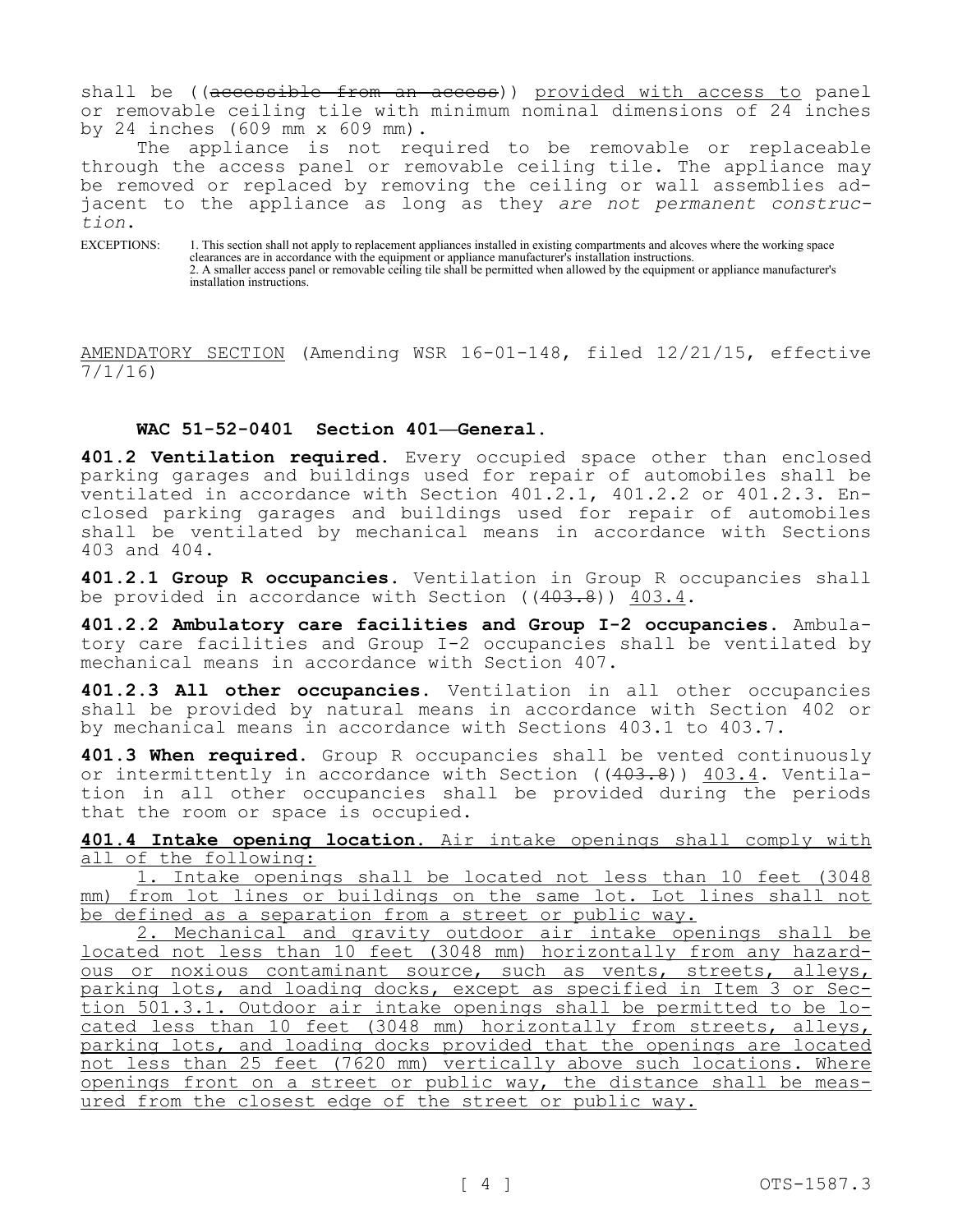3. Intake openings shall be located not less than 3 feet (914 mm) below contaminant sources where such sources are located within 10 feet (3048 mm) of the opening.

EXCEPTION: Separation is not required between intake air openings and living space environmental air exhaust air openings of an individual dwelling unit or sleeping unit where a factory-built intake/exhaust combination termination fitting is used to separate the air streams in accordance with the manufacturer's instructions. A minimum of 3 feet (914 mm) separation shall be maintained between other environmental air exhaust outlets and other dwelling or sleeping unit factory-built intake/exhaust combination termination fittings.

4. Intake openings on structures in flood hazard areas shall be at or above the elevation required by Section 1612 of the *International Building Code* for utilities and attendant equipment.

EXCEPTION: Enclosed parking garage and repair garage ventilation air intakes are permitted to be located less than 10 feet horizontally from or 25 feet vertically above a street, alley, parking lot, and loading dock.

**401.7 Testing and balancing.** At the discretion of the building official, flow testing may be required to verify that the mechanical system(s) satisfies the requirements of this chapter. Flow testing may be performed using flow hood measuring at the intake or exhaust points of the system, in-line pitot tube, or pitot-traverse type measurement systems in the duct, short term tracer gas measurements, or other means approved by the building official.

AMENDATORY SECTION (Amending WSR 17-10-075, filed 5/3/17, effective 6/3/17)

### **WAC 51-52-0403 Section 403—Mechanical ventilation.**

**403.1 Ventilation system.** Mechanical ventilation shall be provided by a method of supply air and return or *exhaust air*. The amount of supply air shall be approximately equal to the amount of return and *exhaust air*. The system shall not be prohibited from producing negative or positive pressure. The system to convey ventilation air shall be designed and installed in accordance with Chapter 6.

**403.2 Outdoor air required.** The minimum *outdoor airflow rate* shall be determined in accordance with Section 403.3.

EXCEPTIONS: 1. Where the registered design professional demonstrates that an engineered ventilation system design will prevent the maximum concentration of contaminants from exceeding that obtainable by the rate of *outdoor air* ventilation determined in accordance with Section 403.3, the minimum required rate of *outdoor air* shall be reduced in accordance with such engineered system design. 2. Alternate systems designed in accordance with ASHRAE Standard 62.1 Section 6.2, Ventilation Rate Procedure, shall be permitted.

**403.2.1 Recirculation of air.** The air required by Section 403.3 shall not be recirculated. Air in excess of that required by Section 403.3 shall not be prohibited from being recirculated as a component of supply air to building spaces, except that:

1. Ventilation air shall not be recirculated from one dwelling to another or to dissimilar occupancies.

2. Supply air to a swimming pool and associated deck areas shall not be recirculated unless such air is dehumidified to maintain the relative humidity of the area at 60 percent or less. Air from this area shall not be recirculated to other spaces where 10 percent or more of the resulting supply airstream consists of air recirculated from these spaces.

3. Where mechanical exhaust is required by Note b in Table 403.3.1.1, recirculation of air from such spaces shall be prohibited. All air supplied to such spaces shall be exhausted, including any air in excess of that required by Table 403.3.1.1.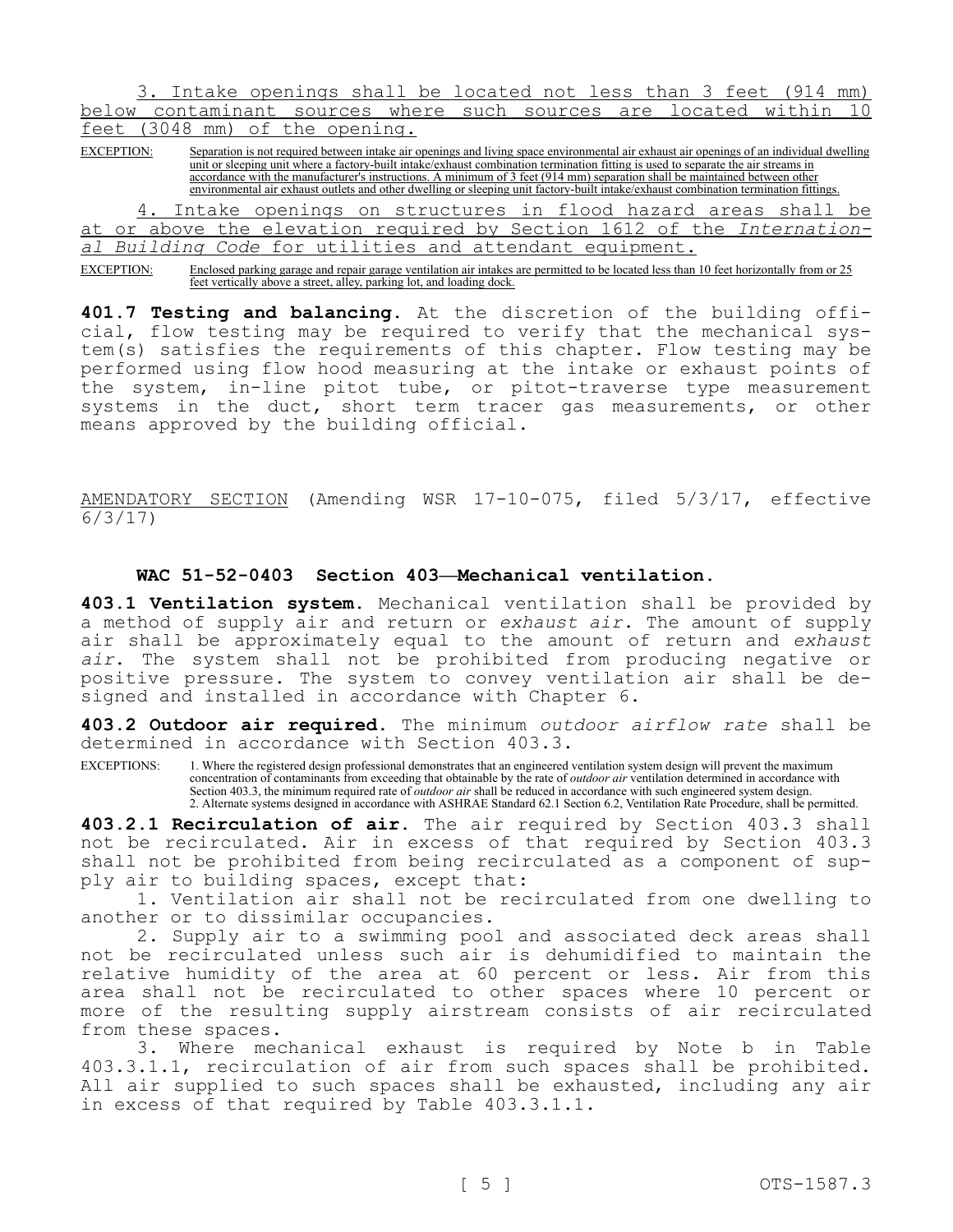(((Item 4 is not adopted.))) 4. Where mechanical exhaust is required by Note g in Table 403.3.1.1, mechanical exhaust is required and recirculation from such spaces is prohibited where more than 10 percent of the resulting supply airstream consists of air recirculated from these spaces. Return air from such spaces shall only be permitted to be recirculated when returned to an energy recovery ventilation system complying with Section 514. Recirculation of air that is contained completely within such spaces shall not be prohibited.

**403.3 Outdoor air and local exhaust airflow rates.** Group ((R-2, R-3 and R-4)) R occupancies ((three stories and less in height above grade plane)) shall be provided with outdoor air and local exhaust in accordance with Section  $((403.8))$  403.4. All other buildings intended to be occupied shall be provided with outdoor air and local exhaust in accordance with Section 403.3.1.

**403.3.1.1 Outdoor airflow rate.** Ventilation systems shall be designed to have the capacity to supply the minimum outdoor airflow rate determined in accordance with this section. In each occupiable space, the ventilation system shall be designed to deliver the required rate of outdoor airflow to the breathing zone. Outdoor air shall be supplied directly to each occupiable space from an air handling unit through a fully ducted path or ducted to within 12 inches of the return air opening of a fan-powered terminal unit used to transfer the outdoor air to the occupiable space. The occupant load utilized for design of the ventilation system shall not be less than the number determined from the estimated maximum occupant load rate indicated in Table 403.3.1.1. Ventilation rates for occupancies not represented in Table 403.3.1.1 shall be those for a listed occupancy classification that is most similar in terms of occupant density, activities and building construction; or shall be determined by an approved engineering analysis. The ventilation system, including transfer fan-powered terminal units shall be designed to supply the required rate of ventilation air continuously during the period the building is occupied, except as otherwise stated in other provisions of the code.

With the exception of smoking lounges, the ventilation rates in Table 403.3.1.1 are based on the absence of smoking in occupiable spaces. Where smoking is anticipated in a space other than a smoking lounge, the ventilation system serving the space shall be designed to provide ventilation over and above that required by Table 403.3.1.1 in accordance with accepted engineering practice.

EXCEPTION: Where occupancy density is known and documented in the plans, the outside air rate may be based on the design occupant density. Under no circumstance shall the occupancies used result in outside air less than one-half that resulting from application of Table 403.3.1.1 estimated maximum occupancy rates.

| <b>Occupancy Classification</b> | <b>Occupant Density #/1000</b><br>$ft^{2a}$ | <b>People Outdoor Airflow</b><br>Rate in Breathing Zone<br>$R_{\rm p}$<br>cfm/Person | <b>Area Outdoor</b><br><b>Airflow Rate in</b><br><b>Breathing Zone</b><br>$R_{a}$<br>$cfm/ft^{2a}$ | Exhaust<br><b>Airflow Rate</b><br>$cfm/ft^{2a}$ |
|---------------------------------|---------------------------------------------|--------------------------------------------------------------------------------------|----------------------------------------------------------------------------------------------------|-------------------------------------------------|
| <b>Offices</b>                  |                                             |                                                                                      |                                                                                                    |                                                 |
| Conference rooms                | 50                                          |                                                                                      | 0.06                                                                                               |                                                 |
| Kitchenettesk                   | $((-) ) 25$                                 | $((-) ) 5$                                                                           | $((-) ) 0.06$                                                                                      | 0.30                                            |
| Office spaces                   |                                             |                                                                                      | 0.06                                                                                               |                                                 |
| Reception areas                 | 30                                          |                                                                                      | 0.06                                                                                               |                                                 |
| Telephone/data entry            | 60                                          |                                                                                      | 0.06                                                                                               |                                                 |
| Main entry lobbies              | 10                                          |                                                                                      | 0.06                                                                                               |                                                 |

### **Table 403.3.1.1**

**REQUIRED OUTDOOR VENTILATION AIR**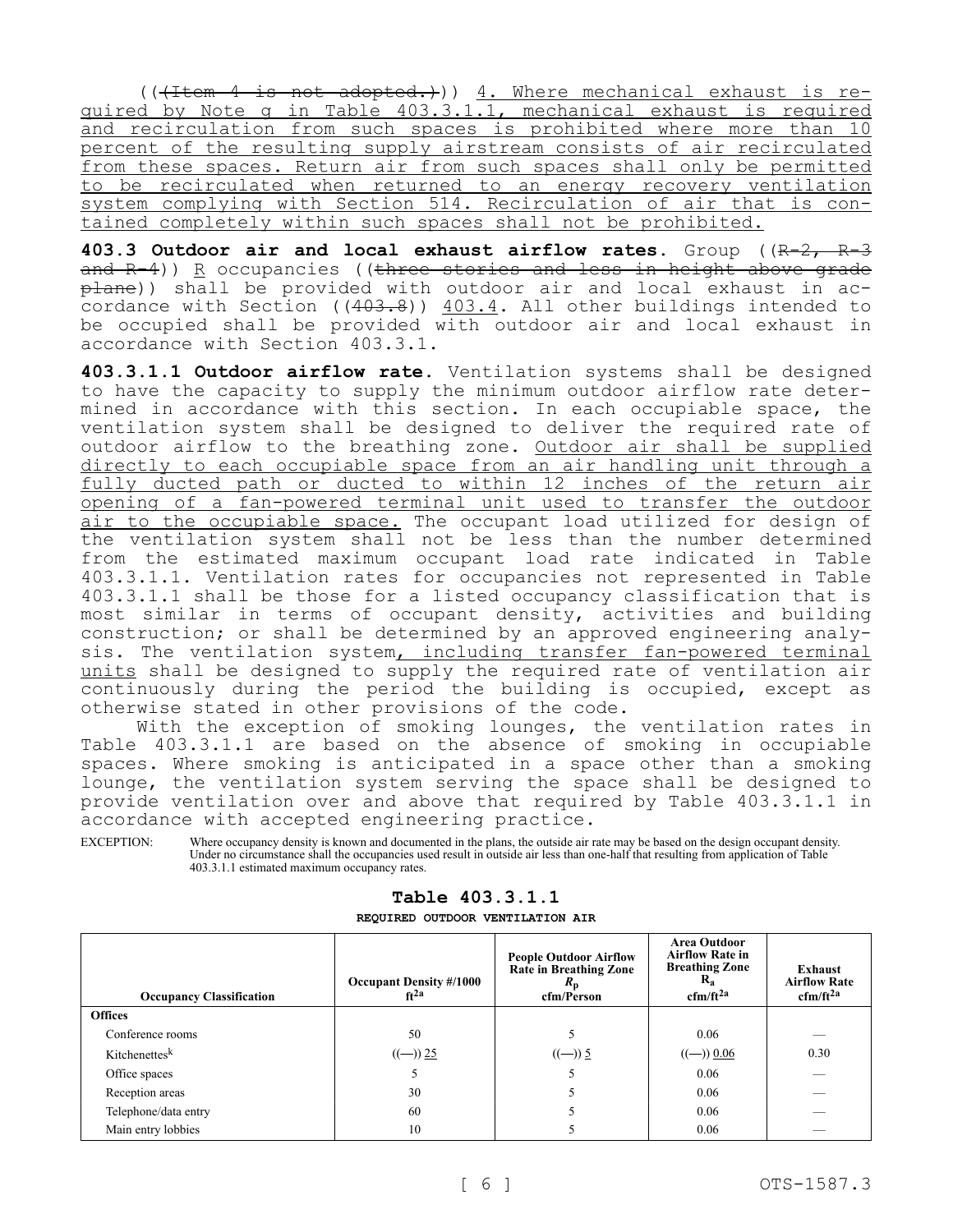| <b>Occupancy Classification</b>                                                                       | <b>Occupant Density #/1000</b><br>$ft^{2a}$                                                   | <b>People Outdoor Airflow</b><br>Rate in Breathing Zone<br>$R_{\rm p}$<br>cfm/Person | <b>Area Outdoor</b><br><b>Airflow Rate in</b><br><b>Breathing Zone</b><br>$\mathbf{R_{a}}$<br>$cfm/ft^{2a}$ | Exhaust<br><b>Airflow Rate</b><br>$cfm/ft^{2a}$ |
|-------------------------------------------------------------------------------------------------------|-----------------------------------------------------------------------------------------------|--------------------------------------------------------------------------------------|-------------------------------------------------------------------------------------------------------------|-------------------------------------------------|
| Private dwellings, single and multiple                                                                |                                                                                               |                                                                                      |                                                                                                             |                                                 |
| Garages, common for multiple units <sup>b</sup>                                                       |                                                                                               |                                                                                      |                                                                                                             | 0.75                                            |
|                                                                                                       |                                                                                               |                                                                                      |                                                                                                             |                                                 |
| ((Kitchens <sup>b</sup>                                                                               |                                                                                               |                                                                                      |                                                                                                             | 25/100 <sup>f</sup> )<br>See Table<br>403.4.7   |
| Living areas <sup>c</sup>                                                                             | ((Based on the number of<br>bedrooms. First bedroom,<br>2; each additional bedroom,<br>$^{+}$ | See Tables 403.8.1 and<br>403.8.5.1)<br>See Table 403.4.2                            |                                                                                                             |                                                 |
| Toilet rooms, bathrooms and laundry<br>$\arccos^{g, i}$                                               |                                                                                               |                                                                                      |                                                                                                             | ((20/50 <sup>f</sup> ))<br>See Table<br>403.4.7 |
| <b>Public spaces</b>                                                                                  |                                                                                               |                                                                                      |                                                                                                             |                                                 |
| Corridors serving other than Group R<br>occupancies                                                   |                                                                                               |                                                                                      | 0.06                                                                                                        |                                                 |
| Corridors serving Group R dwelling or<br>sleeping units with whole house exhaust<br>system            |                                                                                               |                                                                                      | 0.12                                                                                                        |                                                 |
| Corridors serving Group R dwelling or<br>sleeping units with other than whole house<br>exhaust system |                                                                                               |                                                                                      | 0.06                                                                                                        |                                                 |
| Courtrooms                                                                                            | 70                                                                                            | 5                                                                                    | 0.06                                                                                                        |                                                 |
| Elevator car                                                                                          |                                                                                               |                                                                                      |                                                                                                             |                                                 |
| Elevator lobbies in parking garage                                                                    |                                                                                               |                                                                                      | 1.0                                                                                                         |                                                 |
| Legislative chambers                                                                                  | 50                                                                                            | 5                                                                                    | 0.06                                                                                                        |                                                 |
| Libraries                                                                                             | 10                                                                                            | 5                                                                                    | 0.12                                                                                                        |                                                 |
| Museums (children's)                                                                                  | 40                                                                                            | 7.5                                                                                  | 0.12                                                                                                        |                                                 |
| Museums/galleries                                                                                     | 40                                                                                            | 7.5                                                                                  | 0.06                                                                                                        |                                                 |
| Places of religious worship                                                                           | 120                                                                                           | 5                                                                                    | 0.06                                                                                                        |                                                 |
| Shower room (per showerhead) <sup>g((,k))</sup>                                                       |                                                                                               |                                                                                      |                                                                                                             | $50/20^{f}$                                     |
| Smoking lounges <sup>b</sup>                                                                          | 70                                                                                            | 60                                                                                   |                                                                                                             |                                                 |
| Toilet rooms—Public <sup>g((,k))</sup>                                                                |                                                                                               |                                                                                      |                                                                                                             | 50/70 <sup>e</sup>                              |
| <b>Sports and amusement</b>                                                                           |                                                                                               |                                                                                      |                                                                                                             |                                                 |
| Disco/dance floors                                                                                    | 100                                                                                           | 20                                                                                   | 0.06                                                                                                        |                                                 |
| Bowling alleys (seating areas)                                                                        | 40                                                                                            | 10                                                                                   | 0.12                                                                                                        |                                                 |
| Game arcades                                                                                          | 20                                                                                            | 7.5                                                                                  | 0.18                                                                                                        |                                                 |
| Ice arenas, without combustion engines <sup>j</sup>                                                   |                                                                                               |                                                                                      | $0.30\,$                                                                                                    | 0.5                                             |
| Gym, stadium, arena (play area) <sup>j</sup>                                                          |                                                                                               |                                                                                      | 0.30                                                                                                        |                                                 |
| Spectator areas                                                                                       | 150                                                                                           | $7.5\,$                                                                              | $0.06\,$                                                                                                    |                                                 |
| Swimming pools (pool and deck area)                                                                   |                                                                                               |                                                                                      | 0.48                                                                                                        |                                                 |
| Health club/aerobics room                                                                             | 40                                                                                            | $20\,$                                                                               | $0.06\,$                                                                                                    |                                                 |
| Health club/weight room                                                                               | $10\,$                                                                                        | $20\,$                                                                               | 0.06                                                                                                        |                                                 |
| <b>Storage</b><br>Janitor closets, trash rooms, recycling<br>rooms                                    |                                                                                               |                                                                                      |                                                                                                             | 1.0                                             |
| Repair garages, enclosed parking garageb, d                                                           |                                                                                               |                                                                                      |                                                                                                             | 0.75                                            |
| Storage rooms, chemical                                                                               |                                                                                               |                                                                                      |                                                                                                             | 1.5                                             |
| Warehouses                                                                                            |                                                                                               |                                                                                      | 0.06                                                                                                        |                                                 |
| <b>Workrooms</b>                                                                                      |                                                                                               |                                                                                      |                                                                                                             |                                                 |
| Bank vaults/safe deposit                                                                              | 5                                                                                             | 5                                                                                    | 0.06                                                                                                        |                                                 |
| Darkrooms                                                                                             |                                                                                               |                                                                                      |                                                                                                             | 1.0                                             |
| Copy, printing rooms                                                                                  | 4                                                                                             | 5                                                                                    | 0.06                                                                                                        | 0.5                                             |
| Freezer and refrigerated spaces (<50°F)                                                               | $\overline{0}$                                                                                | 10                                                                                   | $\boldsymbol{0}$                                                                                            | $\mathbf{0}$                                    |
| Meat processing <sup>c</sup>                                                                          | 10                                                                                            | 15                                                                                   |                                                                                                             |                                                 |
| Pharmacy (prep. area)                                                                                 | $10\,$                                                                                        | 5                                                                                    | 0.18                                                                                                        |                                                 |
| Photo studios                                                                                         | $10\,$                                                                                        | $\sqrt{5}$                                                                           | 0.12                                                                                                        |                                                 |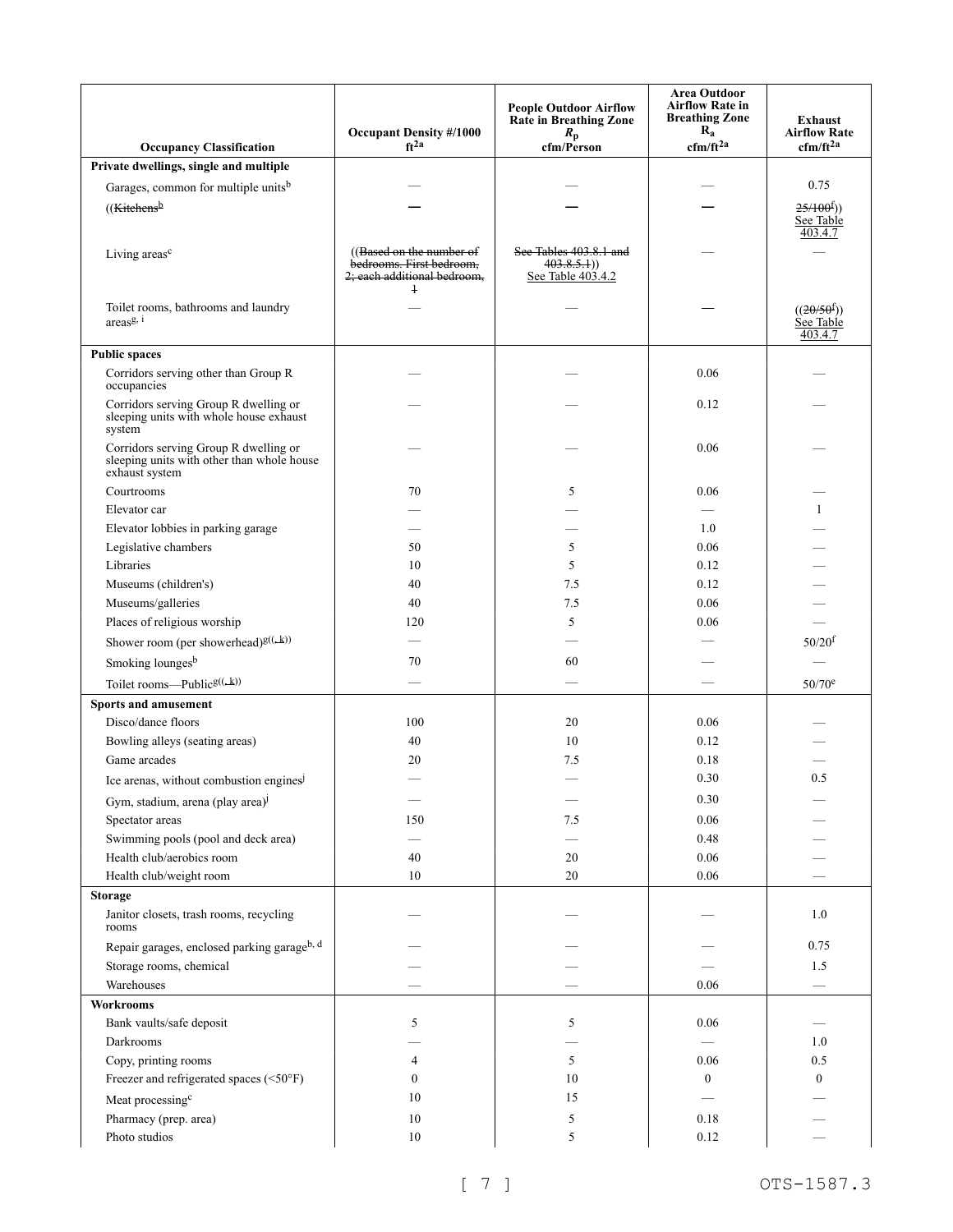| <b>Occupancy Classification</b> | <b>Occupant Density #/1000</b><br>$ft^{2a}$ | <b>People Outdoor Airflow</b><br>Rate in Breathing Zone<br>cfm/Person | Area Outdoor<br><b>Airflow Rate in</b><br><b>Breathing Zone</b><br>$R_{a}$<br>$cfm/ft^{2a}$ | <b>Exhaust</b><br><b>Airflow Rate</b><br>$cfm/ft^{2a}$ |
|---------------------------------|---------------------------------------------|-----------------------------------------------------------------------|---------------------------------------------------------------------------------------------|--------------------------------------------------------|
| Computer (without printing)     |                                             |                                                                       | 0.06                                                                                        | $\overline{\phantom{a}}$                               |

For SI: 1 cubic foot per minute = 0.0004719 m<sup>3</sup>/s, 1 ton = 908 kg, 1 cubic foot per minutes per square foot = 0.00508 m<sup>3</sup>/(s•m<sup>2</sup>), °C = [(°F) -32]/1.8, 1 square foot - 0.0929 m<sup>2</sup> .

a. Based upon *net occupiable floor area*.

b. Mechanical exhaust required and the recirculation of air from such spaces is prohibited. Recirculation of air that is contained completely within such spaces shall not be prohibited (see Section 403.2.1, Item 3).

c. Spaces unheated or maintained below 50°F are not covered by these requirements unless the occupancy is continuous.<br>
d. Ventilation systems in enclosed parking garages shall comply with Section 404.

d. Ventilation systems in enclosed parking garages shall comply with Section 404.

- e. Rates are per water closet or urinal. The higher rate shall be provided where the exhaust system is designed to operate intermittently. The lower rate shall be permitted only where the exhaust system is designed to operate continuously while occupied.
- f. Rates are per room unless otherwise indicated. The higher rate shall be provided where the exhaust system is designed to operate intermittently. The lower rate shall be permitted only where the exhaust system is designed to operate continuously while occupied.
- g. Mechanical exhaust is required and recirculation ((is prohibited)) from such spaces is prohibited except that recirculation shall be permitted where the resulting supply airstream consists of not more than 10 percent air recirculated from these spaces. Return air from such spaces only be permitted to be recirculated when returned to an energy recovery ventilation system complying with Section 514. Recirculation of air that is contained completely within such spaces shall not be prohibited (see Section 403.2.1, Items 2 and 4).
- h. For nail salons, each manicure and pedicure station shall be provided with a *source capture system* capable of exhausting not less than 50 cfm per station. Exhaust inlets shall be located in accordance with Section 502.20. Where one or more required source capture systems operate continuously during occupancy, the exhaust rate from such systems shall be permitted to be applied to the exhaust flow rate required by Table 403.3.1.1 for the nail salon.
- i. A laundry area within a kitchen or bathroom is not required to have local exhaust. For the laundry area to qualify as being within the kitchen, the laundry room door must open directly into the kitchen and not into an adjacent corridor. Where there are doors that separate the laundry area from the kitchen or bathroom the door shall be louvered.
- When combustion equipment is intended to be used on the playing surface, additional dilution ventilation and/or source control shall be provided.
- k. Kitchenettes require exhaust when they contain a domestic cooking appliance range or oven that is installed in accordance with Table  $((507.2.2))$  507.2.1. Kitchenettes that only contain a microwave  $((\text{even}))$  cooking appliance are not required to have  $((\text{mechanical}))$  exhaust. A kitchenette may not contain commercial cooking appliances that require Type I or Type II exhaust as these occupancies are required to be exhausted to the kitchen category in Table 403.3.1.1.

**403.3.1.1.2.3 Multiple zone recirculating systems.** For ventilation systems wherein one or more air handlers supply a mixture of outdoor air and recirculated air to more than one ventilation zone, the outdoor air intake flow  $(V_{\text{ot}})$  shall be determined in accordance with Sections 403.3.1.1.2.3.1 through 403.3.1.1.2.3.4.

**403.3.1.1.2.3.1 Uncorrected outdoor air intake.** The uncorrected outdoor air intake flow  $(V_{\text{ot}})$  shall be determined in accordance with Equation 4-5.

*Vou* = *D*∑*all zones(R<sup>p</sup>* × *Pz)* + ∑*all zones(R<sup>a</sup>* × *Az)* **(Equation 4-5)**

**403.3.1.1.2.3.1.1 Occupant diversity.** The occupant diversity ratio (D) shall be determined in accordance with Equation 4-6 to account for variations in population within the ventilation zones served by the system.

### $D = P_s/\sum_{a}P_z$  **(Equation 4-6)**

where:

*P<sup>s</sup>* = System population: The total population in the area served by the system.

EXCEPTION: Alternative methods to account for occupant diversity shall be permitted, provided the resulting  $V_{\text{ou}}$ value is no less than that determined using Equation 4-5.

**403.3.1.1.2.3.1.2 Design system population.** Design system population  $(P_s)$  shall equal the largest (peak) number of people expected to occu-<br>py all ventilation zones served by the ventilation system during use. ventilation zones served by the ventilation system during use.

Note: Design system population is always equal to or less than the sum of design zone population for all zones in the area served by the system because all zones may or may not be simultaneously occupied at design population.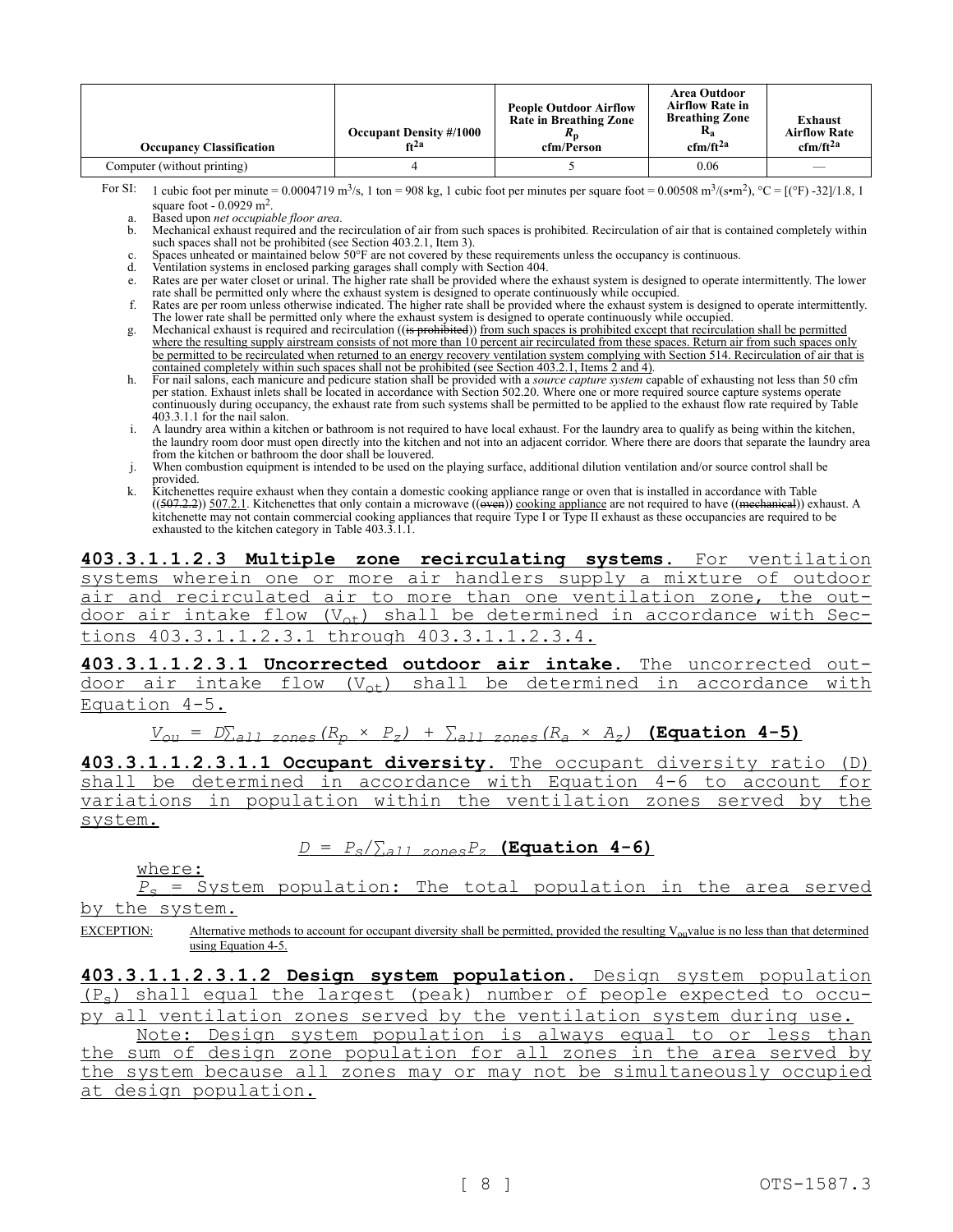**403.3.1.1.2.3.2 System ventilation efficiency.** The system ventilation  $efficiency$   $(E_v)$  shall be determined in accordance with Section 403.3.1.1.2.3.3 for the Simplified Procedure or Appendix A of ASHRAE 62.1 for the Alternative Procedure.

Note: These procedures also establish zone minimum primary airflow rates for VAV systems.

### **403.3.1.1.2.3.3 Simplified procedure.**

**403.3.1.1.2.3.3.1 System ventilation efficiency.** System ventilation efficiency  $(E_v)$  shall be determined in accordance with Equation 4-6a or 4-6b.

 $E_V = 0.88 \times D + 0.22$  for  $D < 0.60$  (Equation 4-6a)

 $E_v = 0.75$  for  $D \ge 0.60$  (Equation 4-6b)

**403.3.1.1.2.3.3.2 Zone minimum primary airflow.** For each zone, the  $minimum$  primary airflow  $(V_{pz-min})$  shall be determined in accordance with Equation 4-7.

 $V_{pz-min} = V_{oz} \times 1.5$  (Equation 4-7)

**403.3.1.1.2.3.4 Outdoor air intake.** The design outdoor air intake flow  $(V_{\text{ot}})$  shall be determined in accordance with Equation 4-8.

 $V_{\text{ot}} = V_{\text{out}}/E_v$  (Equation 4-8)

**403.3.2 Group R-2, R-3 and R-4 occupancies.** This section is not adopted. See Section ((403.8)) 403.4.

**403.3.2.1 Outdoor air for dwelling units.** This section is not adopted.

**403.3.2.2 Outdoor air for other spaces.** This section is not adopted.

**403.3.2.3 Local exhaust.** This section is not adopted.

((**403.8 Ventilation systems for Group R occupancies.** Each dwelling unit or sleeping unit shall be equipped with local exhaust and whole house ventilation systems and shall comply with Sections 403.8.1 through 403.8.11. All occupied spaces, including public corridors, other than the Group R dwelling and sleeping unit, that support the Group R occupancy shall meet the ventilation requirements of Section 402 or the applicable rates from Table 403.3.1.1.

**403.8.1 Minimum ventilation performance.** Ventilation systems shall be designed and installed to satisfy the ventilation requirements of Table 403.3.1.1 or Table 403.8.1. Breathing zone ventilation rates from Table 403.3.1.1 shall be calculated per Section 403.3.1.1 and corrected per zone air distribution effectiveness requirements per Section 403.3.1.2.

#### **Table 403.8.1 VENTILATION RATES FOR ALL GROUP R PRIVATE DWELLINGS, SINGLE AND MULTIPLE (CONTINUOUSLY OPERATING SYSTEMS)**

| Floor Area    | Bedrooms <sup>1</sup> |         |    |         |    |  |
|---------------|-----------------------|---------|----|---------|----|--|
| $(f t^2)$     | $0 - 1$               | $2 - 3$ | 45 | $6 - 7$ | ≜< |  |
| <,600         | 30                    | 40      | ₩  | 55      | 60 |  |
| $500 - 1000$  | 45                    | 55      | 60 | 70      | 75 |  |
| $1001 - 1500$ | 60                    | 70      | 75 | 85      | 90 |  |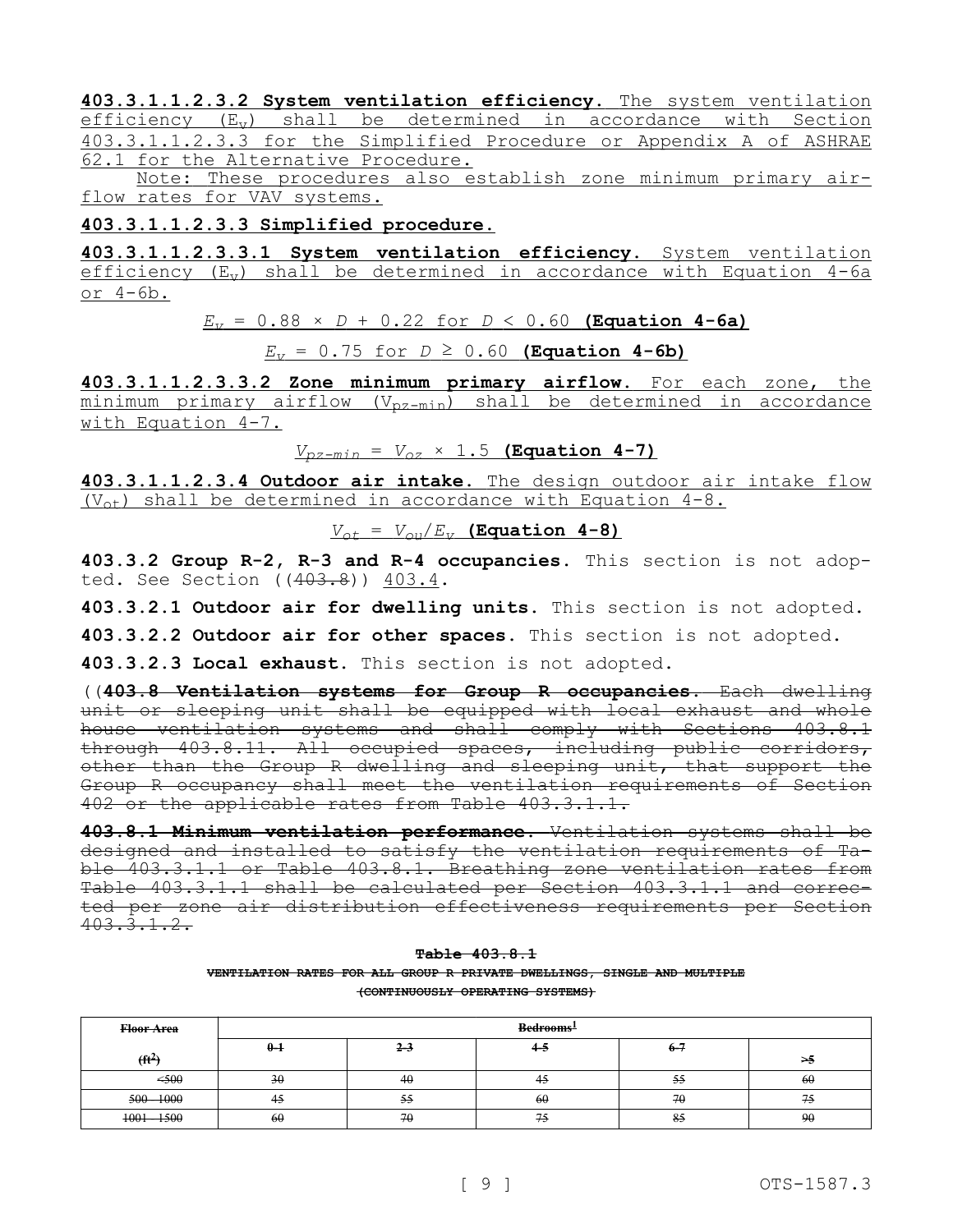| Floor Area    | Bedrooms <sup>1</sup> |                |        |                |          |  |
|---------------|-----------------------|----------------|--------|----------------|----------|--|
| $(f{t}^2)$    | $0-1$                 | $2 - 3$        | $4-5$  | $6 - 7$        | $\geq 5$ |  |
| $1501 - 2000$ | 75                    | 85             | 90     | $+00$          | $+0.5$   |  |
| $2001 - 2500$ | 90                    | $+00$          | $+0.5$ | H <sub>5</sub> | $+20$    |  |
| 2501 - 3000   | $+0.5$                | H <sub>5</sub> | $+20$  | $+30$          | $+35$    |  |
| $3001 - 3500$ | $+20$                 | $+30$          | $+35$  | $+45$          | $+50$    |  |
| >3500         | $+35$                 | $+45$          | $+50$  | $+60$          | $+65$    |  |

<sup>1</sup>Ventilation rates in table are minimum outdoor airflow rates measured in efm.

### **403.8.2 Control and operation.**

1. Location of controls. Controls for all ventilation systems shall be readily accessible by the occupant.

2. Instructions. Operating instructions for whole house ventilation systems shall be provided to the occupant by the installer of the system.

3. Local exhaust ventilation systems. Local exhaust ventilation systems shall be controlled by manual switches, dehumidistats, timers, or other approved means.

4. Continuous whole house ventilation systems. Continuous whole house ventilation systems shall operate continuously and be equipped with an override control. A "fan on" switch shall be permitted as an override control. Controls shall be capable of operating the ventilation system without energizing other energy-consuming appliances. A clearly visible label shall be affixed to the controls that reads "Whole House Ventilation (see operating instructions)."

5. Intermittent whole house ventilation systems. Intermittent whole house ventilation systems shall comply with the following:

5.1 They shall be capable of operating intermittently and continuously.

5.2 They shall have controls capable of operating the exhaust fans, forced-air system fans, or supply fans without energizing other energy-consuming appliances.

5.3 The ventilation rate shall be adjusted according to the exception in Section 403.8.5.1.

5.4 The system shall be designed so that it can operate automatically based on the type of control timer installed.

5.5 The intermittent mechanical ventilation system shall operate at least one hour out of every four.

5.6 The system shall have a manual control and automatic control, such as a 24-hour clock timer.

5.7 At the time of final inspection, the automatic control shall be set to operate the whole house fan according to the schedule used to calculate the whole house fan sizing.

5.8 A label shall be affixed to the control that reads "Whole House Ventilation (see operating instructions)."

EXCEPTION: Engineered central ventilation systems serving dwelling units or sleeping units are not required to have individual controls for each dwelling unit or sleeping unit when designed for continuous operation and approved by the code official.

**403.8.3 Outdoor air intake locations.** *Outdoor air* intakes shall be classified as either operable openings or mechanical air intakes and shall be located per the following criteria. The intake locations for operable openings and mechanical air intakes shall comply with the following:

1. Openings for mechanical air intakes shall comply with Section 401.4. Operable openings shall comply with Section 401.4 items 2 and 4 only.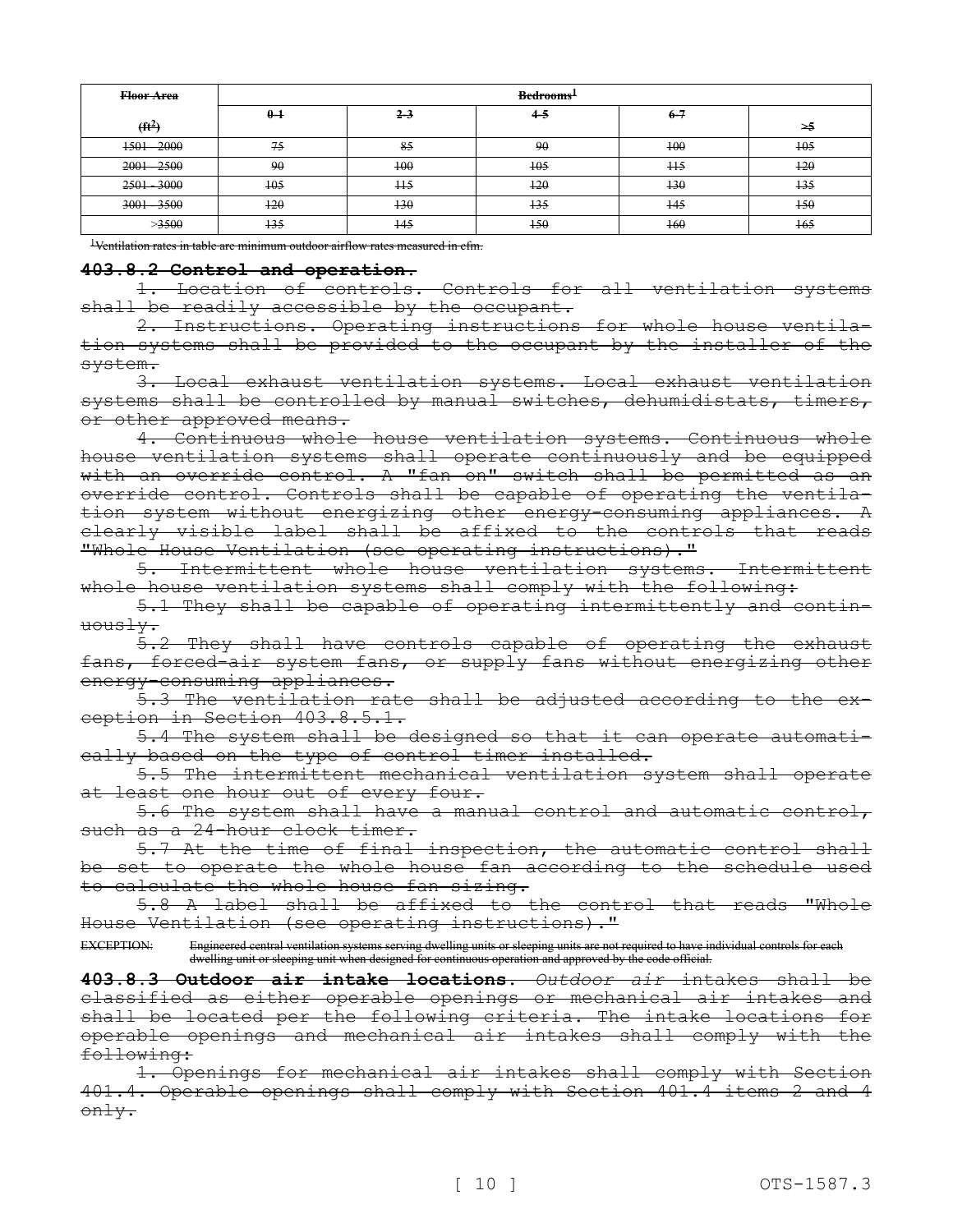2. Intake openings shall not be located closer than 10 feet from an appliance vent outlet unless such vent outlet is 3 feet above the *outdoor air* inlet. The vent shall be permitted to be closer if specifically allowed by Chapter 8 or by the International Fuel Gas Code.

3. Intake openings shall be located where they will not pick up objectionable odors, fumes, or flammable vapors.

4. Intake openings shall be located where they will not take air from a hazardous or unsanitary location.

5. Intake openings shall be located where they will not take air from a room or space having a fuel-burning appliances.

6. Intake openings shall not be located closer than 10 feet from vent opening of a plumbing drainage system unless the vent opening is at least 3 feet above the air inlet.

7. Intake openings shall not be located where they will take air from an attic, crawl space, or garage.

8. Intake openings shall not be located on asphalt roofs unless it is shown that no other location is permissible. In such cases, the inlet opening shall be located a minimum of 2 feet from the nearest surface of the asphalt roofing, measured from the intake opening.

**403.8.4 Local exhaust ventilation requirements.** Local exhaust ventilation systems shall exhaust at least the volume of air required for exhaust in Table 403.3.1.1. Exhaust shall be provided in each kitchen, bathroom, water closet, laundry area, indoor swimming pool, spa, and other room where water vapor or cooking odor is produced.

**403.8.4.1 Local exhaust systems.** Exhaust systems shall be designed and installed to meet all of the criteria below:

1. Local exhaust shall be discharged outdoors.

2. Exhaust outlets shall comply with Section 501.3.

3. Pressure equalization shall comply with Section 501.4.

4. Exhaust ducts in systems which are designed to operate intermittently shall be equipped with back-draft dampers.

5. All exhaust ducts in unconditioned spaces shall be insulated to a minimum of R-4.

6. Terminal outlet elements shall have at least the equivalent net free area of the ductwork.

7. Terminal outlet elements shall be screened or otherwise protected as required by Section 501.3.2.

8. Exhaust fans in separate dwelling units or sleeping units shall not share common exhaust ducts unless the system is engineered for this operation.

9. Where permitted by Chapter 5, multiple local exhaust ducts may be combined. If more than one of the exhaust fans in a dwelling unit or sleeping unit shares a common exhaust duct then each exhaust fan shall be equipped with a back-draft damper to prevent the recirculation of exhaust air from one room to another room via the exhaust ducting system.

**403.8.4.2 Local exhaust fans.** Exhaust fan construction and sizing shall meet the following criteria.

1. Exhaust fans shall be tested and rated in accordance with the airflow and sound rating procedures of the Home Ventilating Institute (HVI 915, HVI Loudness Testing and Rating Procedure, HVI 916, HVI Airflow Test Procedure, and HVI 920, HVI Product Performance Certification Procedure).

EXCEPTION: Where a range hood or down draft exhaust fan is used for local exhaust for a kitchen, the device is not required to be rated per these standards.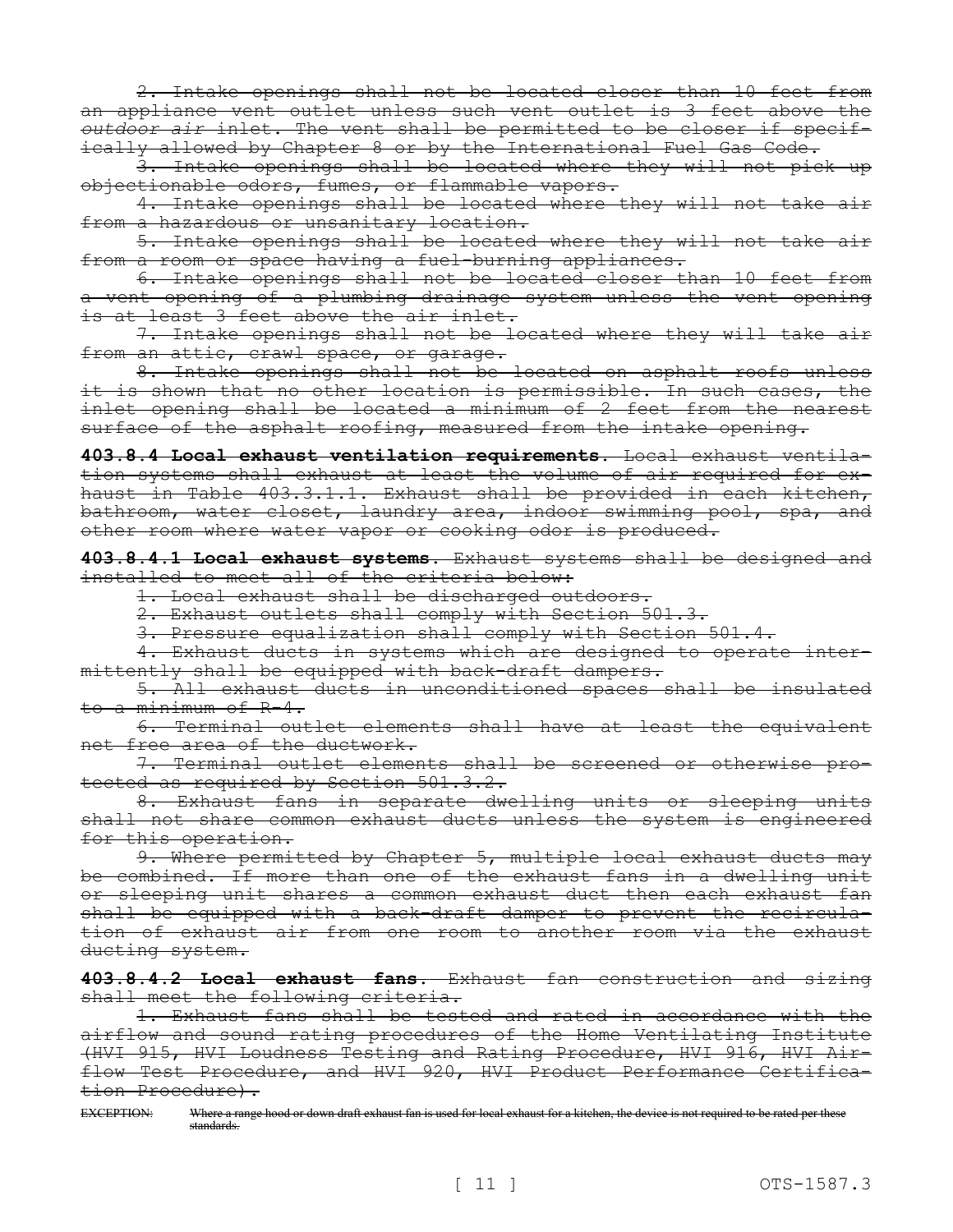2. Installation of the system or equipment shall be carried out in accordance with manufacturers' installation instructions.

3. Fan airflow rating and duct system shall be designed and installed to deliver at least the exhaust airflow required by Table 403.3.1.1. The airflows required refer to the delivered airflow of the system as installed and tested using a flow hood, flow grid, or other airflow measurement device.

EXCEPTIONS: 1. An exhaust airflow rating at a pressure of 0.25 in. w.g. may be used, provided the duct sizing meets the prescriptive requirements of Table 403.8.4.2.

**TABLE 403.8.4.2**

2. Where a range hood or down draft exhaust fan is used to satisfy the local exhaust requirements for kitchens, the range hood or down draft exhaust shall not be less than 100 cfm at 0.10 in. w.g.

| PRESCRIPTIVE EXHAUST DUCT SIZING               |                                        |                                  |                                   |                                  |                                       |  |  |  |
|------------------------------------------------|----------------------------------------|----------------------------------|-----------------------------------|----------------------------------|---------------------------------------|--|--|--|
| <b>Fan-Tested efm at</b><br>$0.25$ inches w.g. | <b>Minimum Flex</b><br><b>Diameter</b> | <b>Maximum Length</b><br>in Feet | Minimum Smooth<br><b>Diameter</b> | <b>Maximum Length in</b><br>Feet | <b>Maximum</b><br>Elbows <sup>a</sup> |  |  |  |
| 50                                             | 4 inches                               | 25                               | 4 inches                          | 70                               | $\overline{3}$                        |  |  |  |
| 50                                             | $5$ inches                             | 90                               | $5$ inches                        | $+00$                            | $\overline{\mathbf{z}}$               |  |  |  |
| 50                                             | 6 inches                               | No Limit                         | 6 inches                          | No Limit                         | $\overline{3}$                        |  |  |  |
| 80                                             | $4$ inches <sup>b</sup>                | HA                               | 4 inches                          | 20                               | $\overline{3}$                        |  |  |  |
| 80                                             | $5$ inches                             | $+5$                             | $5$ inches                        | $+00$                            | $\overline{\mathbf{z}}$               |  |  |  |
| 80                                             | 6-inches                               | 90                               | 6 inches                          | No Limit                         | $\overline{\mathbf{3}}$               |  |  |  |
| $+00$                                          | $5$ inches <sup>b</sup>                | HA                               | 5 inches                          | 50                               | $\overline{3}$                        |  |  |  |
| $+00$                                          | 6 inches                               | 45                               | 6 inches                          | No Limit                         | $\overline{3}$                        |  |  |  |
| $+25$                                          | 6-inches                               | $+5$                             | 6-inches                          | No Limit                         | $\overline{\mathbf{z}}$               |  |  |  |
| $+25$                                          | $7$ inches                             | 70                               | $7$ inches                        | No Limit                         | $\overline{\mathbf{3}}$               |  |  |  |

For each additional elbow, subtract 10 feet from length.

Flex ducts of this diameter are not permitted with fans of this size.

**403.8.5 Whole house ventilation requirements.** Each dwelling unit or sleeping unit shall be equipped with one of the following four types of mechanical whole house ventilation systems: A system using exhaust fans (see Section 403.8.6); a system integrated with forced-air systems (see Section 403.8.7); a system using supply fans (see Section 403.8.8); or a heat or energy recovery ventilation system (see Section 403.8.9). The whole house exhaust system is permitted to be one of the local exhaust systems required by Section 403.8.4 as long as the requirements of this section, in addition to the requirements of Section 403.8.5, are met.

EXCEPTION: Additions, alterations, renovations or repairs to a mechanical system that is part of a building addition with less than 500 square feet of conditioned floor area are exempt from the requirements for whole house ventilation systems, Section 403.8.5.

**403.8.5.1 Outdoor air.** *Outdoor air* shall be distributed to each habitable space.

Where *outdoor air* supply intakes are separated from exhaust vents by doors, means shall be provided to ensure airflow to all separated habitable spaces by installing distribution ducts, installed grilles, transoms, doors undercut to a minimum of 1/2-inch above the surface of the finish floor covering, or other similar means where permitted by the *International Building Code*.

The mechanical system shall operate continuously to supply at least the volume of *outdoor air* required in Table 403.3.1.1 or Table  $403.8.1.$ 

EXCEPTION: Intermittently operating ventilation systems: The whole house mechanical ventilation system is permitted to operate intermittently where the system has controls that enable operation for not less than 25 percent of each 4-hour segment and the ventilation rate prescribed in Table 403.3.1.1 or Table 403.8.1 is multiplied by the factor determined in accordance with Table 403.8.5.1.

#### **TABLE 403.8.5.1**

**INTERMITTENT WHOLE HOUSE MECHANICAL VENTILATION RATE FACTORSa, b**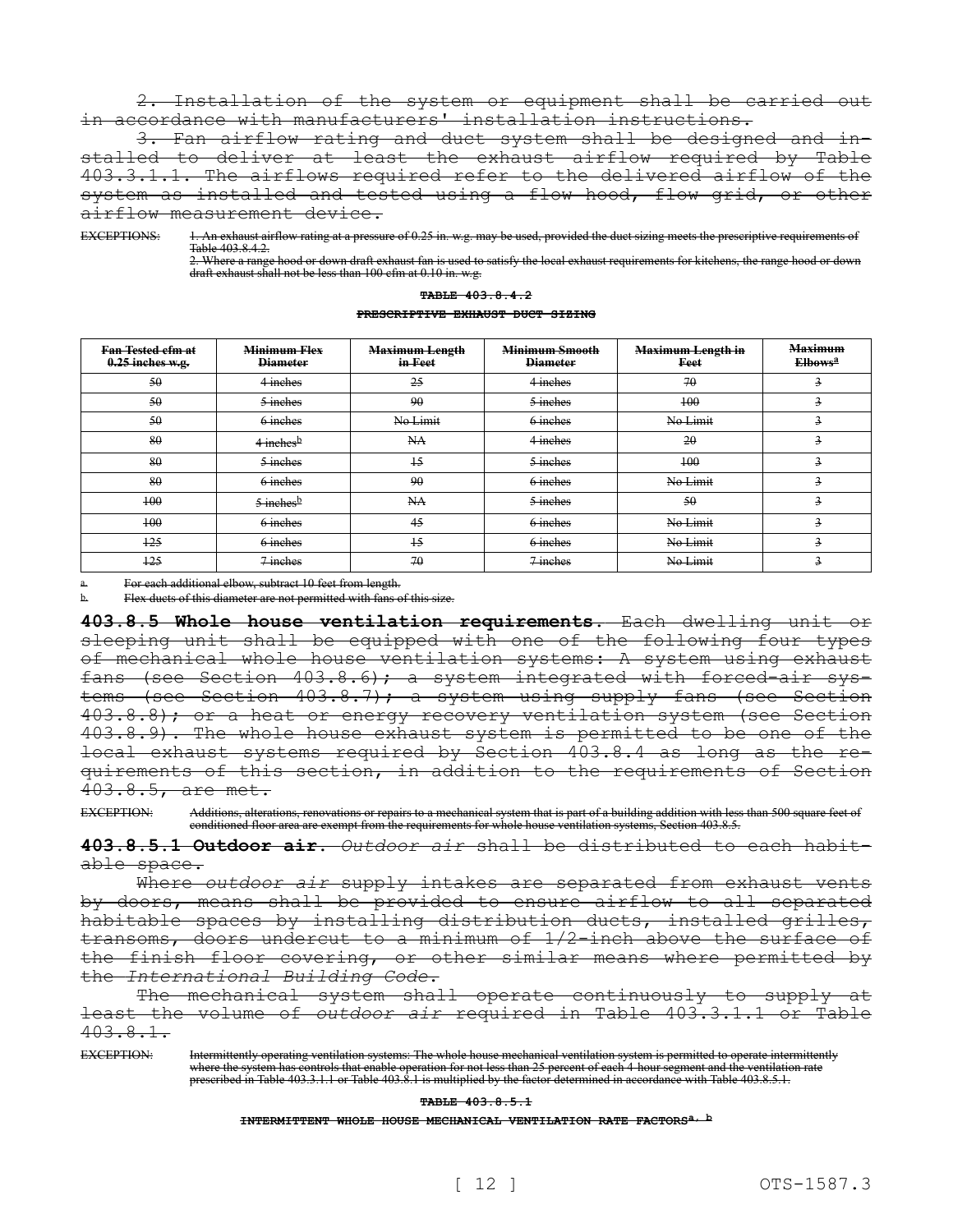| <b>RUN-TIME PERCENTAGE IN EACH</b><br><del>4-HOUR SEGMENT</del> | <del>25%</del> | 33% | 50% | 66% | 75%  | 100%  |
|-----------------------------------------------------------------|----------------|-----|-----|-----|------|-------|
| Factor <sup>a</sup>                                             |                |     |     | 1.0 | ر. 1 | ᠊᠇.᠊ᡶ |

<sup>a</sup> For ventilation system run-time values between those given, the factors are permitted to be determined by interpolation. **b** Extrapolation beyond the table is prohibited.

**403.8.5.2 Whole house supply system general requirements.** Whole house ventilation systems integrated with a forced-air system, systems using supply fans and systems using a heat or energy recovery ventilation system shall comply with the following.

1. *Outdoor air* louvers shall be adequately sized for the required airflow and shall comply with Section 401.5. *Outdoor air* intake locations shall comply with mechanical air intakes requirements of Section  $403.8.3.$ 

2. *Outdoor air* ducts for dedicated or central supply systems and exhaust ducts for heat or energy recovery systems shall be provided with a means for balancing the system to the required airflow via balance dampers or other devices.

3. *Outdoor air* ducts for dedicated or central systems shall be provided with motorized dampers.

EXCEPTIONS: 1. *Outdoor air* ducts at heat or energy recovery ventilation systems are not required to have motorized dampers. 2. *Outdoor air* ducts at continuous ventilation systems are not required to have motorized dampers.

4. *Outdoor air* ducts in the conditioned space shall be insulated to a minimum of R-4. In heat or energy recovery ventilation systems, ducts upstream of the heat exchanger shall also be insulated to at least R-4.

5. All *outdoor air* ducts shall be designed and installed to deliver at least the outdoor airflow required by Section 403.8.5.1. The airflows required refer to the delivered airflow of the system as installed and tested using a flow hood, flow grid, or other airflow measurement device.

EXCEPTION: The *outdoor air* duct for supply fan systems and heat or energy recovery systems may be prescriptively sized per Table 403.8.5.2 for dedicated *outdoor air* ducts upstream of the supply fan. Supply fans shall have the capacity to provide the amount of *outdoor air*  required by Section 403.8.5.1 at 0.40 in. w.g. as per HVI 916 (April 1995). When prescriptively sized the system shall be tested and balanced using a flow hood, flow-grid, or other airflow measurement device.

Whole house ventilation controls for intermittent operation shall allow concurrent operation of the forced-air fan and the associated outdoor air motorized damper.

7. Whole house ventilation controls for continuous operation shall be provided at the forced-air fan.

EXCEPTION: Engineered central ventilation systems serving dwelling units or sleeping units are not required to have individual controls for each dwelling or sleeping unit when designed for continuous operation and approved by the code official.

**TABLE 403.8.5.2**

#### **PRESCRIPTIVE SUPPLY FAN DUCT SIZING**

| Supply Fan Tested cfm at 0.40" w.g.  |                                 |                                   |  |  |  |  |  |
|--------------------------------------|---------------------------------|-----------------------------------|--|--|--|--|--|
| Specified Volume<br>from Table 408.1 | Minimum Smooth<br>Duct Diameter | Minimum Flexible<br>Duct Diameter |  |  |  |  |  |
| $50 - 90$ efm                        | $4$ inch                        | $5$ inch                          |  |  |  |  |  |
| $90 - 150$ efm                       | $5$ inch                        | $6$ inch                          |  |  |  |  |  |
| $150 - 250$ efm                      | $6$ inch                        | $7$ inch                          |  |  |  |  |  |
| $250 - 400$ cfm                      | <del>7 inch</del>               | d inch                            |  |  |  |  |  |

**403.8.6 Whole house ventilation with exhaust fan systems.** This section establishes minimum requirements for mechanical whole house ventilation systems using exhaust fans.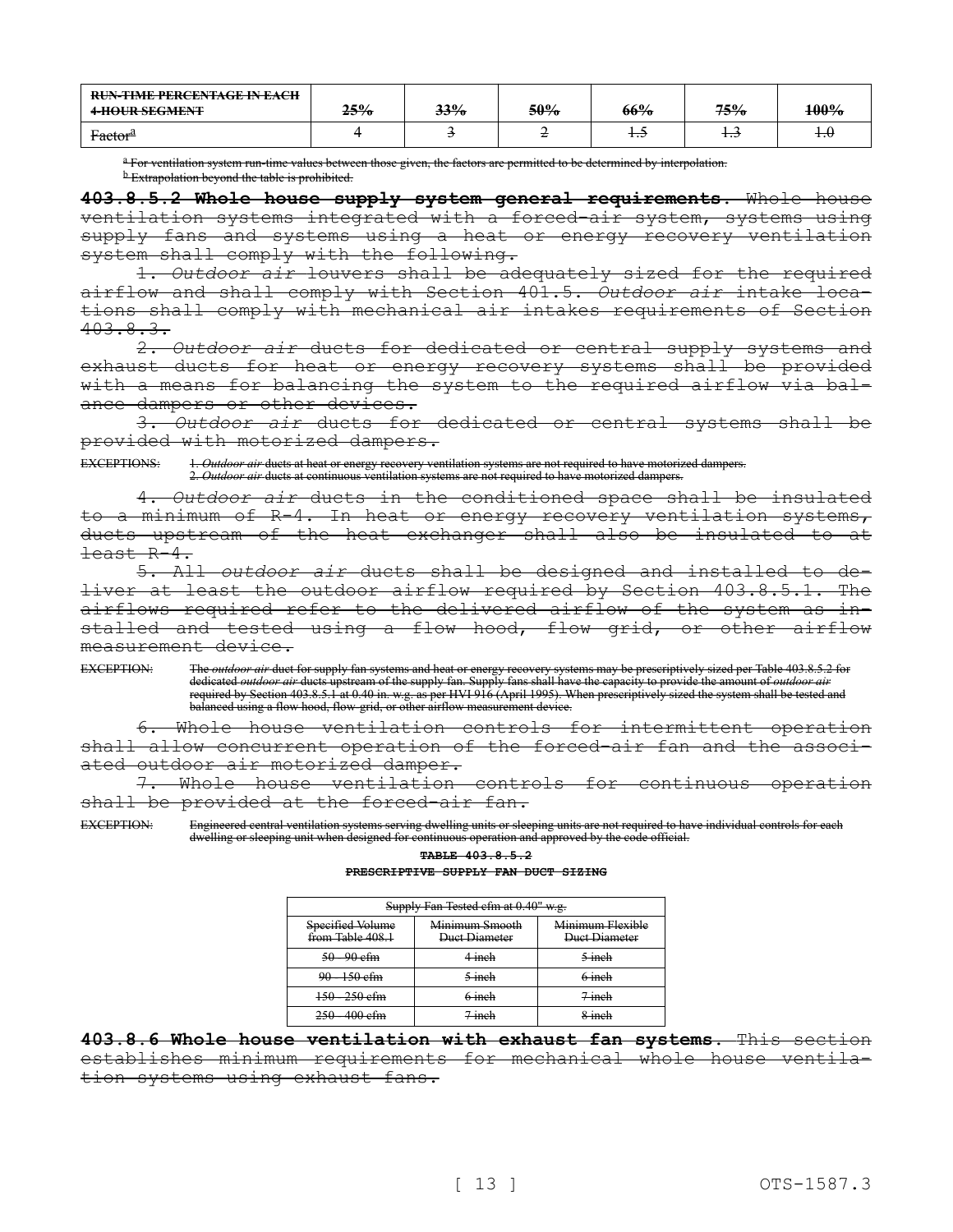**403.8.6.1 Outdoor air.** Exhaust fan only ventilation systems shall provide *outdoor air* to each occupiable space through one of the following methods:

1. *Outdoor air* may be drawn through air inlets installed in exterior walls or windows. The air inlets shall comply with all of the following:

1.1. Inlets shall have controllable, secure openings and shall be designed to not compromise the thermal properties of the building envelope.

1.2. Inlets shall be accessible to occupants, including compliance with Section 1109.13 of the *International Building Code* for designated accessible units, Type A units and Type B units.

1.3. Inlets shall be screened or otherwise protected from entry by insects, leaves, or other material.

1.4. Inlets shall provide not less than 4 square inches of net free area of opening for each 10 cfm of *outdoor air* required in Table 403.3.1.1 or Table 403.8.1.

1.5. Any inlet or combination of inlets which provide 10 cfm at 10 Pascals as determined by the Home Ventilation Institute Air Flow Test Standard (HVI 901 (November 1996)) are deemed equivalent to 4 square inches of net free area.

1.6. Each occupiable space shall have a minimum of one air inlet that has a minimum of 4 square inches of net free area.

2. *Outdoor air* may be drawn in through operable openings to the outdoors. Each habitable space shall be provided with operable openings with an openable area of not less than 4 square inches of net free area of opening for each 10 cfm of outdoor air required by Table 403.3.1.1 or Table 403.8.1. Doors exiting to a corridor, court or public way shall not be used to provide *outdoor air*. The operable openings shall comply with the following:

2.1. Openings shall be controllable, securable, and shall be designed to not compromise the thermal properties of the building envelope.

2.2. Openings shall be accessible to occupants, including compliance with Section 1109.13 of the *International Building Code* for designated accessible units, Type A units and Type B units.

2.3 Openings shall be screened or otherwise protected from entry by leaves or other material.

3. For interior adjoining spaces without *outdoor air* openings, one of the following two options shall be used to ventilate the interior adjoining space:

3.1. Provide a whole house transfer fan at the interior adjoining space sized to provide a minimum of the ventilation rate required per Section 403.8.5.1. The transfer fan shall circulate air between the interior room or space and the adjacent habitable space. The transfer fan may operate continuously or intermittently using controls per Section 403.8.2.

3.2. Provide a permanent opening to the interior adjoining space. Opening shall be unobstructed and shall have an area of not less than 8 percent of the floor area of the interior adjoining space, but not less than 25 square feet.

**403.8.6.2 Outside air intake locations.** All *outside air* intake opening types described in Section 403.8.6.1 shall be classified operable openings and shall not be classified as mechanical air intakes. The intake locations shall comply with Section 403.8.3.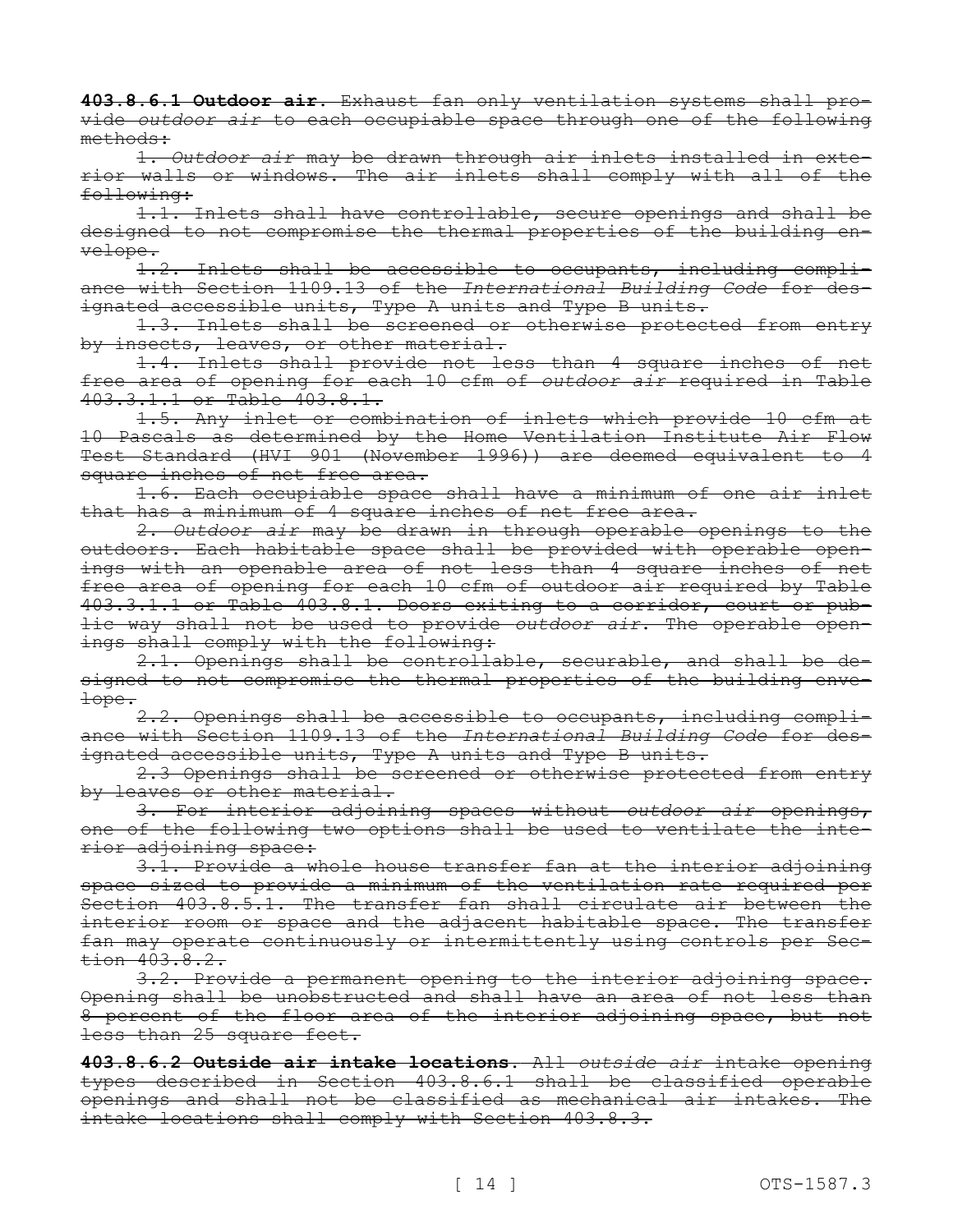**403.8.6.3 Whole house exhaust system.** Whole house exhaust system shall be designed and installed to meet all of the applicable criteria below:

1. Whole house ventilation exhaust shall be discharged outdoors.

2. Exhaust outlets shall comply with Section 501.2.

3. Exhaust ducts in systems which are designed to operate intermittently shall be equipped with back-draft dampers.

4. All exhaust ducts in unconditioned spaces shall be insulated to a minimum of R-4.5. Terminal outlet elements shall have at least the equivalent net free area of the ductwork.

5. Terminal outlet elements shall be screened or otherwise protected as required by Section 501.2.2.

6. One of the required local exhaust fans for the laundry room or bathroom may be designated as the whole house exhaust fan.

7. Exhaust fans in separate dwelling units or sleeping units shall not share common exhaust ducts unless the system is engineered for this operation.

8. Where permitted by Chapter 5 whole house exhaust ducts may be combined with other local exhaust ducts. If more than one of the exhaust fans in a dwelling unit or sleeping unit shares a common exhaust duct then each exhaust fan shall be equipped with a back-draft damper to prevent the recirculation of exhaust air from one room to another room via the exhaust ducting system.

**403.8.6.4 Whole house exhaust and transfer fans.** Exhaust fan construction and sizing shall meet the following criteria.

1. Exhaust and transfer fans shall be tested and rated in accordance with the airflow and sound rating procedures of the Home Ventilating Institute (HVI 915, HVI Loudness Testing and Rating Procedure, HVI 916, HVI Airflow Test Procedure, and HVI 920, HVI Product Performance Certification Procedure).

2. Installation of system or equipment shall be carried out in accordance with manufacturers' design requirements and installation instructions.

3. Fan airflow rating and duct system shall be designed and installed to deliver at least the outdoor airflow required by Table 403.3.1.1 or Table 403.8.1. The airflows required refer to the delivered airflow of the system as installed and tested using a flow hood, flow grid, or other airflow measurement device.

EXCEPTION: An airflow rating at a pressure of 0.25 in. w.g. may be used, provided the duct sizing meets the prescriptive requirements of Table 403.8.5.2.

**403.8.6.5 Fan noise.** Whole house exhaust and transfer fans located 4 feet or less from the interior grille shall have a sone rating of 1.0 or less measured at 0.10 inches water gauge. Manufacturer's noise ratings shall be determined as per HVI 915. Remotely mounted fans shall be acoustically isolated from the structural elements of the building and from attached ductwork using insulated flexible duct or other approved material.

**403.8.7 Whole house ventilation integrated with forced-air systems.**  This section establishes minimum requirements for mechanical whole house ventilation systems using forced-air system fans.

**403.8.7.1 Outdoor air.** Forced-air system fan ventilation systems shall provide *outdoor air* through one of the following methods:

1. A dedicated *outdoor air* louver and *outdoor air* duct for each dwelling unit or sleeping unit shall supply *outdoor air* to the return side of the forced-air system fan; or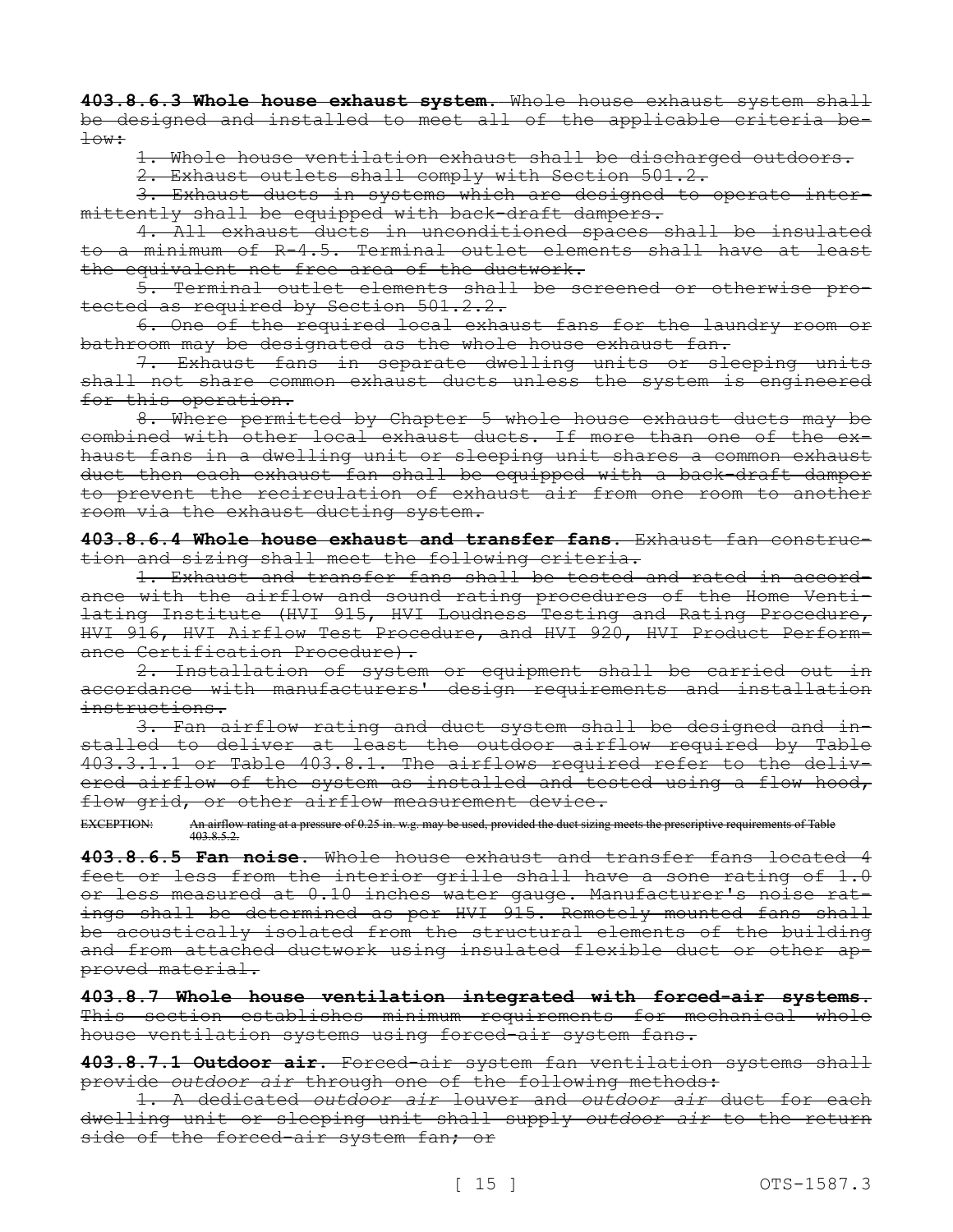2. A central *outdoor air* delivery system that supplies multiple dwelling units or sleeping units shall supply *outdoor air* to the return side of the forced air system fan.

3. For interior adjoining spaces without *outdoor air* openings, one of the following two options shall be used to ventilate the interior adjoining space:

3.1. Provide a whole house transfer fan at the interior adjoining space sized to provide a minimum of the ventilation rate required per Section 403.8.5.1. The transfer fan shall circulate air between the interior room or space and the adjacent habitable space. The transfer fan may operate continuously or intermittently using controls per Section 403.8.2.

3.2. Provide a permanent opening to the interior adjoining space. Opening shall be unobstructed and shall have an area of not less than 8 percent of the floor area of the interior adjoining space, but not less than 25 square feet.

**403.8.7.2 Whole house forced-air system.** Where *outdoor air* is provided to each habitable dwelling unit or sleeping unit by a forced-air system, the *outdoor air* duct shall be connected to the return air stream at a point within 4 feet upstream of the forced-air unit. It shall not be connected directly to the forced-air unit cabinet in order to prevent thermal shock to the heat exchanger. At a minimum, filtration of the *outdoor air* shall be provided at the forced-air unit. The filter shall be accessible for regular maintenance and replacement. The filter shall have a Minimum Efficiency Rating Value (MERV) of at least 6.

Each habitable space in the dwelling or sleeping unit shall be served by a forced-air system with outdoor air connection.

**403.8.8 Whole house ventilation with supply fan systems.** This section establishes minimum requirements for mechanical whole house ventilation systems using supply fan systems.

**403.8.8.1 Outdoor air.** Supply fan ventilation systems shall provide *outdoor air* through one of the following methods:

1. A dedicated *outdoor air* louver and *outdoor air* duct for each dwelling unit or sleeping unit shall supply *outdoor air* to a supply fan; or

2. A central *outdoor air* supply fan system shall distribute unconditioned or conditioned air to multiple dwelling units or sleeping units.

3. For interior adjoining spaces without *outdoor air* openings, one of the following two options shall be used to ventilate the interior adjoining space:

3.1. Provide a whole house transfer fan at the interior adjoining space sized to provide a minimum of the ventilation rate required per Section 403.8.5.1. The transfer fan shall circulate air between the interior room or space and the adjacent habitable space. The transfer fan may operate continuously or intermittently using controls per Section 403.8.2.

3.2. Provide a permanent opening to the interior adjoining space. Opening shall be unobstructed and shall have an area of not less than 8 percent of the floor area of the interior adjoining space, but not less than 25 square feet.

**403.8.8.2 Whole house supply system.** Where *outdoor air* is provided to each habitable dwelling unit or sleeping unit by supply fan systems the *outdoor air* shall be filtered.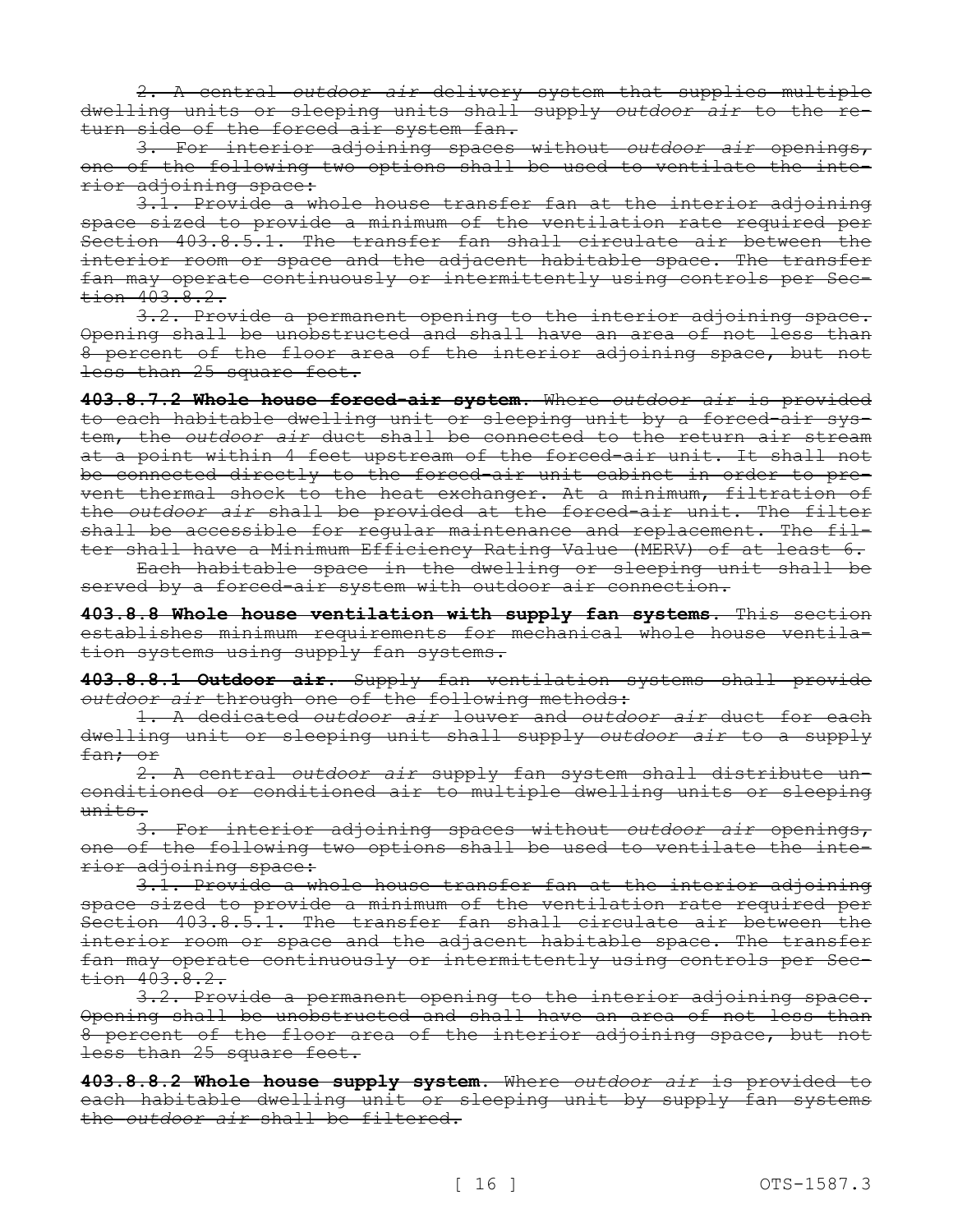The system filter may be located at the intake device or inline with the fan. The filter shall be accessible for regular maintenance and replacement. The filter shall have a Minimum Efficiency Rating Value (MERV) of at least 6.

**403.8.9 Whole house ventilation with heat recovery or energy recovery ventilation systems.** This section establishes minimum requirements for mechanical whole house ventilation systems using heat recovery or energy recovery ventilation systems.

**403.8.9.1 Outdoor air.** Heat recovery or energy recovery ventilation systems shall provide *outdoor air* through one of the following methods:

1. A dedicated *outdoor air* louver and *outdoor air* duct for each dwelling unit or sleeping unit shall supply *outdoor air* to the heat recovery or energy recovery ventilator; or

2. A central *outdoor air* heat recovery or energy recovery unit shall distribute conditioned air to multiple dwelling units or sleeping units.

3. For interior adjoining spaces without *outdoor air* openings, one of the following two options shall be used to ventilate the interior adjoining space:

3.1. Provide a whole house transfer fan at the interior adjoining space sized to provide a minimum of the ventilation rate required per Section 403.8.5.1. The transfer fan shall circulate air between the interior room or space and the adjacent habitable space. The transfer fan may operate continuously or intermittently using controls per Sec $tion$  403.8.2.

3.2. Provide a permanent opening to the interior adjoining space. Opening shall be unobstructed and shall have an area of not less than 8 percent of the floor area of the interior adjoining space, but not less than 25 square feet.

**403.8.9.2 Whole house heat recovery ventilator system.** Where *outdoor air* is provided to each habitable dwelling unit or sleeping unit by heat recovery or energy recovery ventilator the *outdoor air* shall be filtered. The filter shall be located on the upstream side of the heat exchanger in both the intake and exhaust airstreams with a Minimum Efficiency Rating Value (MERV) of at least 6. The system filter may be located at the intake device or inline with the fan. The filter shall be accessible for regular maintenance and replacement.

Each habitable space in the dwelling or sleeping unit shall be served by a heat recovery ventilator with outdoor air connection.

**403.8.10 Local exhaust ventilation and whole house ventilation alternate performance or design requirements.** In lieu of complying with Sections 403.8.4 or 403.8.5 compliance with the section shall be demonstrated through engineering calculations by an engineer licensed to practice in the state of Washington or by performance testing. Documentation of calculations or performance test results shall be submitted to and approved by the building official. Performance testing shall be conducted in accordance with approved test methods.

**403.8.11 Alternate systems.** When approved by the code official, systems designed in accordance with ASHRAE Standard 62.2 shall be permitted.)) **403.4 Group R whole house mechanical ventilation system.** Each dwelling unit or sleeping unit shall be equipped with a whole house mechanical ventilation system that complies with Sections 403.4.1 through 403.4.6. Each dwelling unit or sleeping unit shall be equipped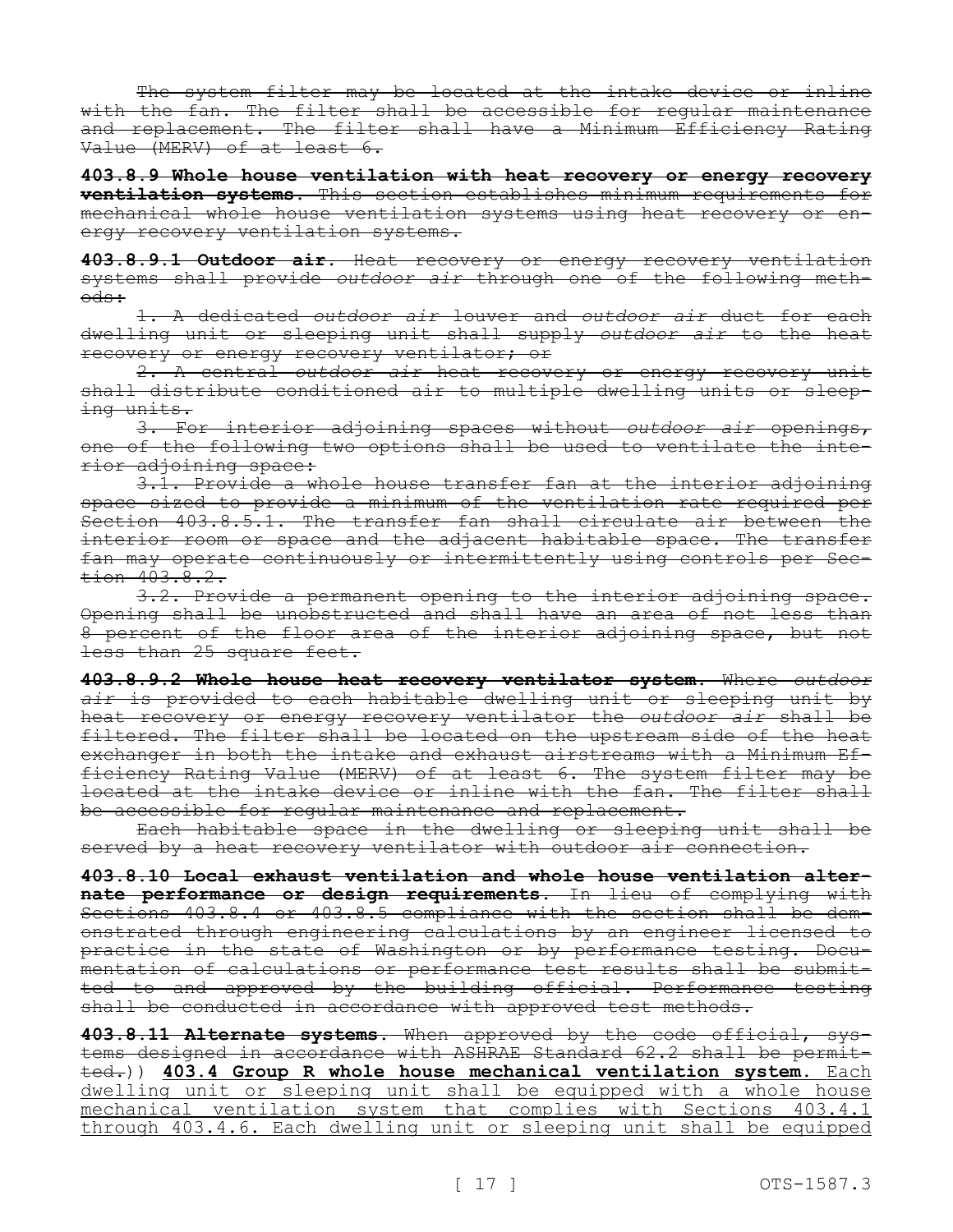with local exhaust complying with Section 403.4.7. All occupied spaces, including public corridors, other than the Group R dwelling units and/or sleeping units, that support these Group R occupancies shall meet the ventilation requirement of natural ventilation requirements of Section 402 or the mechanical ventilation requirements of Sections 403.1 through 403.3.

**403.4.1 System design.** The whole house ventilation system shall consist of one or more supply fans, one or more exhaust fans, or an ERV/HRV with integral fans; and the associated ducts and controls. Local exhaust fans shall be permitted to serve as part of the whole house ventilation system when provided with the proper controls in accordance with Section 403.4.5. The systems shall be designed and installed to supply and exhaust the minimum outdoor airflow rates per Section 403.4.2 as corrected by the balanced and/or distributed whole house ventilation system coefficients in accordance with Section 403.4.3 where applicable.

**Table 403.4.2 WHOLE HOUSE MECHANICAL VENTILATION AIRFLOW RATE (CONTINUOUSLY OPERATING SYSTEMS)**

|                               | Bedrooms <sup>1</sup> |                  |                  |                  |                  |  |  |
|-------------------------------|-----------------------|------------------|------------------|------------------|------------------|--|--|
| <b>Floor Area</b><br>$(ft^2)$ | Ŧ                     | $\overline{2}$   | $\overline{3}$   | $\overline{4}$   | $\geq 5$         |  |  |
| $\leq 500$                    | 30                    | 30               | 35               | $\overline{45}$  | $\underline{50}$ |  |  |
| $500 - 1000$                  | 30                    | 35               | $\underline{40}$ | $\underline{50}$ | 55               |  |  |
| $1001 - 1500$                 | $\underline{30}$      | $\overline{40}$  | 45               | 55               | $\underline{60}$ |  |  |
| $1501 - 2000$                 | 35                    | 45               | 50               | 60               | 65               |  |  |
| $2001 - 2500$                 | $\overline{40}$       | $\underline{50}$ | 55               | 65               | $\underline{70}$ |  |  |
| $2501 - 3000$                 | 45                    | 55               | $\underline{60}$ | $\overline{20}$  | 75               |  |  |
| $3001 - 3500$                 | 50                    | $\underline{60}$ | 65               | 75               | 80               |  |  |
| $3501 - 4000$                 | 55                    | $\underline{65}$ | 70               | 80               | 85               |  |  |
| $4001 - 4500$                 | $\underline{60}$      | $\overline{20}$  | $\frac{75}{2}$   | 85               | 90               |  |  |
| $4501 - 5000$                 | 65                    | $\overline{25}$  | 80               | 90               | 95               |  |  |

<sup>1</sup> Minimum airflow  $(Q_r)$  is set at not less than 30 cfm for each dwelling units.

**403.4.2 Whole house mechanical ventilation rates.** The sleeping unit whole house mechanical ventilation minimum outdoor airflow rate shall be determined in accordance with the breathing zone ventilation rates minimum outdoor airflow rate shall be determined in accordance with the breathing zone ventilation rates requirements of Section 403.3.1.1.1.2 using Equation 4-2. The dwelling unit whole house mechanical ventilation minimum outdoor airflow rate shall be determined in accordance with Equation 4-10 or Table 403.4.2.

$$
Q_r = 0.01*A_{floor} + 7.5*(N_{br} + 1)
$$
 (Equation 4-10)

where:

- $Q_{r}$  = Ventilation airflow rate, cubic feet per minute (cfm) but not less than 30 cfm for each dwelling unit.
- $A_{\text{floor}} \equiv$  Conditioned floor area, square feet (ft<sup>2</sup>)
- $N<sub>br</sub> = Number of bedrooms, not less than one.$

**Table 403.4.3 SYSTEM COEFFICIENT (Csystem)**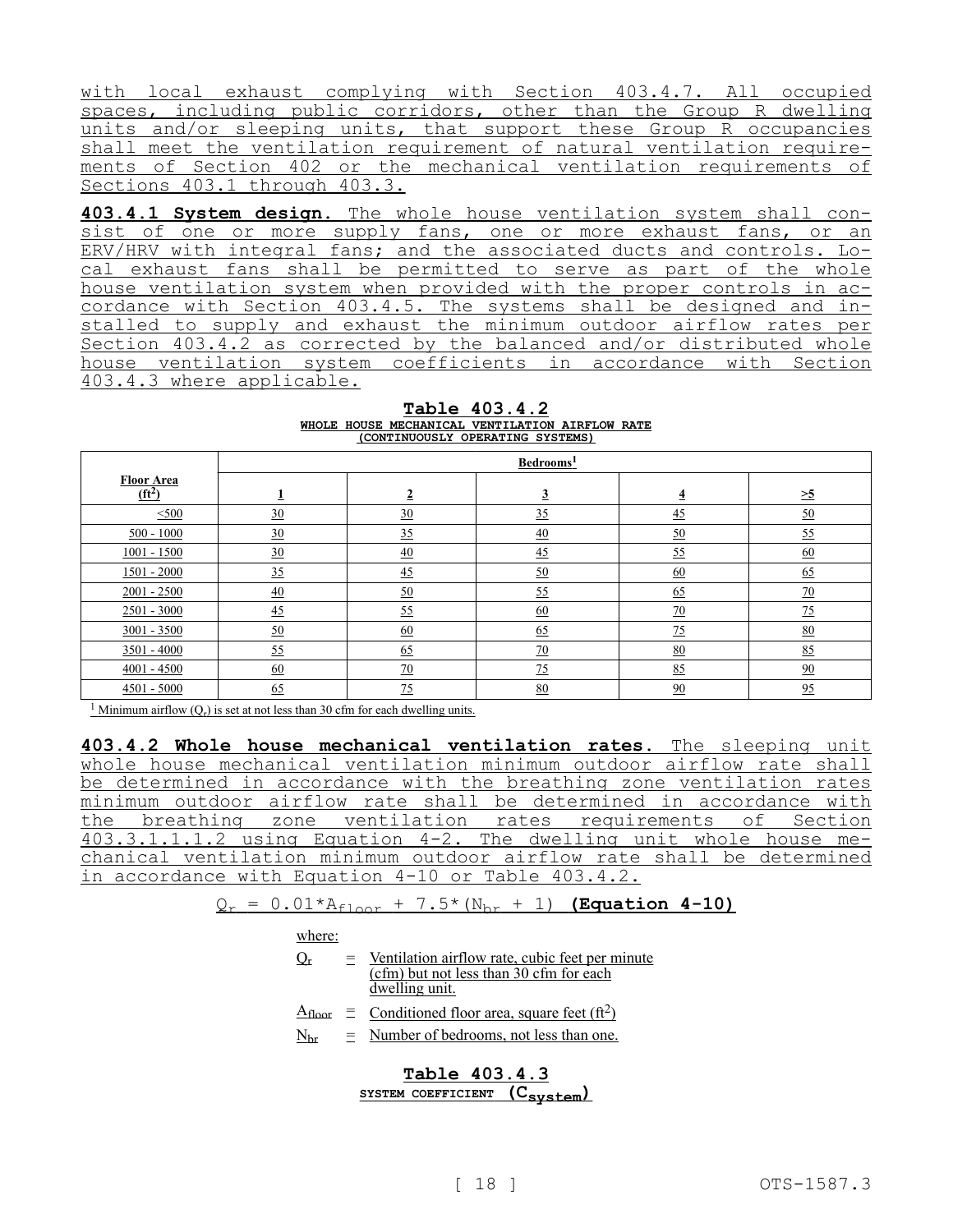| <b>System Type</b> | <b>Distributed</b> | <b>Not Distributed</b> |
|--------------------|--------------------|------------------------|
| <b>Balanced</b>    |                    |                        |
| Not Balanced       |                    |                        |

**403.4.3 Ventilation quality adjustment.** The minimum whole house ventilation rate from Section 403.4.2 shall be adjusted by the system coefficient in Table 403.4.3 based on the system type not meeting the definition of a balanced whole house ventilation system and/or not meeting the definition of a distributed whole house ventilation system.

 $Q_v = Q_r * C_{\text{system}}$  (Equation 4-11)

where:

- $Q_v$  = Quality-adjusted ventilation airflow rate in cubic feet per minute (cfm)
- $Q_r$  = Ventilation airflow rate, cubic feet per minute (cfm) from Equation 4-10 or Table 403.4.1
- $C<sub>system</sub> = System coefficient from Table 403.4.3$

**403.4.4 Whole house ventilation residential occupancies.** Residential dwelling and sleeping unit whole house ventilation systems shall meet the requirements of Sections 403.4.4.1 or 403.4.4.2 depending on the occupancy of the residential unit.

**403.4.4.1 Whole house ventilation in Group R-2 occupancies.** Residential dwelling and sleeping units in Group R-2 occupancies system shall include supply and exhaust fans and be a balanced whole house ventilation system in accordance with Section 403.4.6.3. The system shall include a heat or energy recovery ventilator with a sensible heat recovery effectiveness as prescribed in Section C403.3.6 of the *Washington State Energy Code*. The whole house ventilation system shall operate continuously at the minimum ventilation rate determined in accordance with Section 403.4. The whole house supply fan shall provide ducted outdoor ventilation air to each habitable space within the residential unit.

**403.4.4.2 Whole house ventilation for other than Group R-2 occupancies.** Residential dwelling and sleeping units in other than Group R-2 occupancies, including I-1 condition 2 occupancies, shall have a whole house mechanical ventilation system with supply and exhaust fans in accordance with Section 403.4.6.1, 403.4.6.2, 403.4.6.3, or 403.4.6.4. The whole house ventilation system shall operate continuously at the minimum ventilation rate determined in accordance with Section 403.4.2 unless configured with intermittent off controls in accordance with Section 403.4.6.5. The whole house supply fan shall provide ducted outdoor ventilation air to each habitable space within the residential unit.

**403.4.6 Whole house ventilation system component requirements.** Whole house ventilation supply and exhaust fans specified in this section shall have a minimum efficacy as prescribed in the *Washington State Energy Code*. The fans shall be rated for sound at a maximum of 1.0 sone at design airflow and static pressure conditions. Design and installation of the system or equipment shall be carried out in accordance with manufacturer's installation instructions.

EXCEPTIONS: 1. Central supply or exhaust fans serving multiple residential units do not need to comply with the maximum fan sone requirements. 2. Interior joining spaces provided with a 30 cfm transfer fan or a 25 square foot permanent opening do not require supply ventilation air directly to the space. Transfer fans shall meet the sone rating above and have whole house ventilation controls in accordance with Section 403.4.5.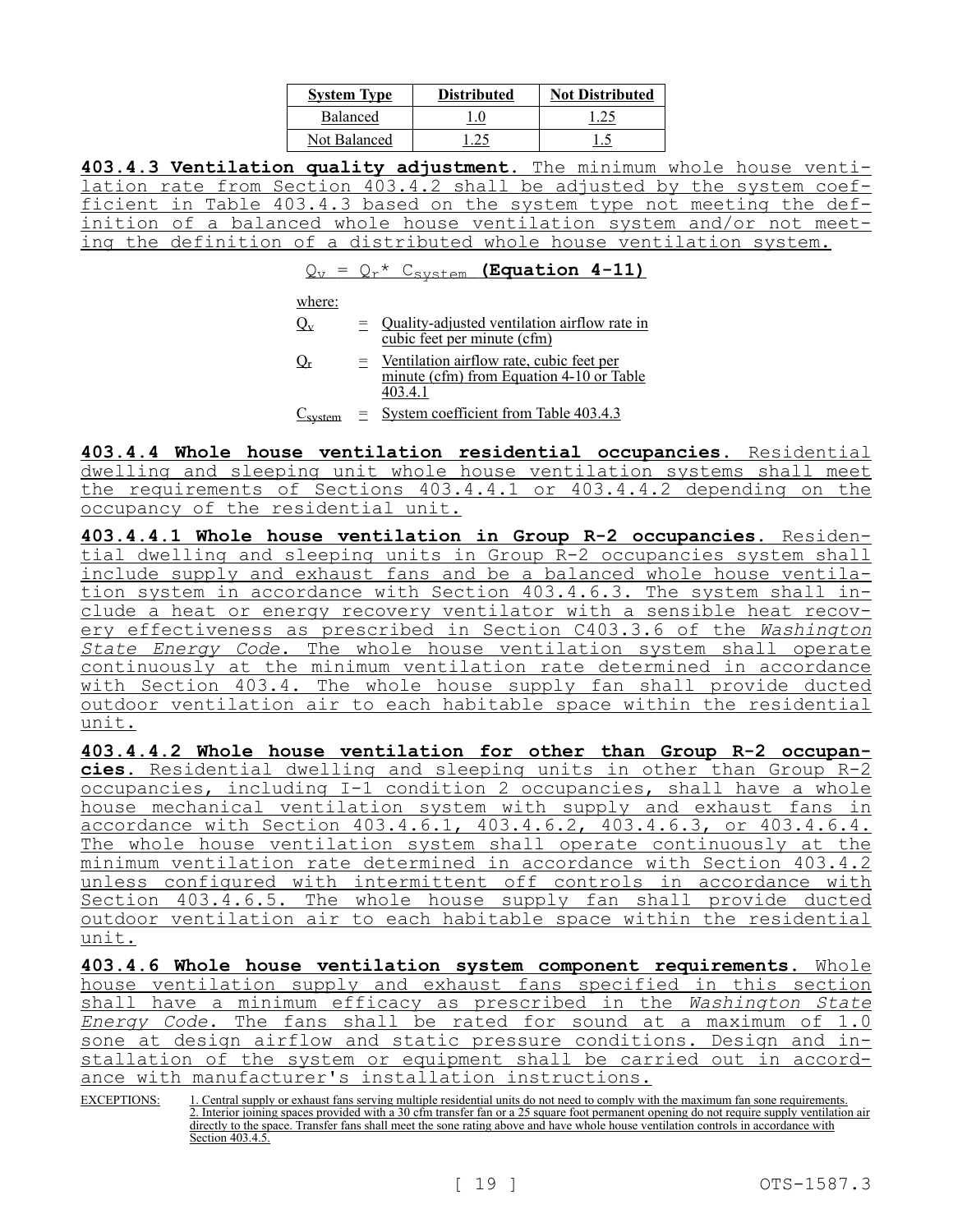**403.4.6.1 Exhaust fans.** Exhaust fans required shall be ducted directly to the outside in accordance with Section 501.3. Exhaust air outlets shall be designed to limit the pressure difference to the outside to limiting the outlet free area maximum velocity to 500 feet per minute and equipped with backdraft dampers or motorized dampers in accordance with *Washington State Energy Code*. Exhaust fans shall be tested and rated in accordance with HVI 915, HVI 916, and HVI 920. Exhaust fans required in this section may be used to provide local ventilation. Exhaust fans that are designed for intermittent exhaust airflow rates higher than the continuous exhaust airflow rates in Table 403.4.3 shall be provided with occupancy sensors or humidity sensors to automatically override the fan to the high speed airflow rate. The exhaust fans shall be tested and the testing results shall be submitted and posted in accordance with Section 403.4.6.7.

EXCEPTION: Central exhaust fans serving multiple residential units do not need to comply with the HVI testing requirements.

**403.4.6.2 Supply fans.** Supply fans used in meeting the requirements of this section shall supply outdoor air from intake openings in accordance with Sections 401.4 and 401.5. Intake air openings shall be designed to limit the pressure difference to the outside to limiting the inlet free area maximum velocity to 500 feet per minute and when designed for intermittent off operation shall be equipped with motorized dampers in accordance with the *Washington State Energy Code*. Supply fans shall be tested and rated in accordance with HVI 915, HVI 916, and HVI 920. Where outdoor air is provided to each habitable dwelling unit or sleeping unit by supply fan systems the outdoor air shall be filtered. The filter shall be provided with access for regular maintenance and replacement. The filter shall have a Minimum Efficiency Rating Value (MERV) of at least 8.

EXCEPTION: Central supply fans serving multiple residential units do not need to comply with the HVI testing requirements.

**403.4.6.3 Balanced whole house ventilation system.** A balanced whole house ventilation system shall include both supply and exhaust fans. The supply and exhaust fans shall have airflow that is within 10 percent of each other. The tested and balanced total mechanical exhaust airflow rate is within 10 percent or 5 cfm, whichever is greater, of the total mechanical supply airflow rate. The flow rate test results shall be submitted and posted in accordance with Section 403.4.6.6. The exhaust fan shall meet the requirements of Section 403.4.6.2. The supply fan shall meet the requirements of Section 403.4.6.3. For R-2 dwelling and sleeping units, the system is required to have balanced whole house ventilation but is not required to have distributed whole house ventilation where the not distributed system coefficient from Table 403.4.2 is utilized to correct the whole house mechanical ventilation rate. The system shall be design and balanced to meet the pressure equalization requirements of Section 501.4. Intermittent dryer exhaust, intermittent range hood exhaust, and intermittent toilet room exhaust airflow rates above the residential dwelling or sleeping unit minimum ventilation rate are exempt from the balanced airflow calculation.

**403.4.6.4 Furnace integrated supply.** Systems using space condition heating and/or cooling air handler fans for outdoor air supply air distribution are not permitted.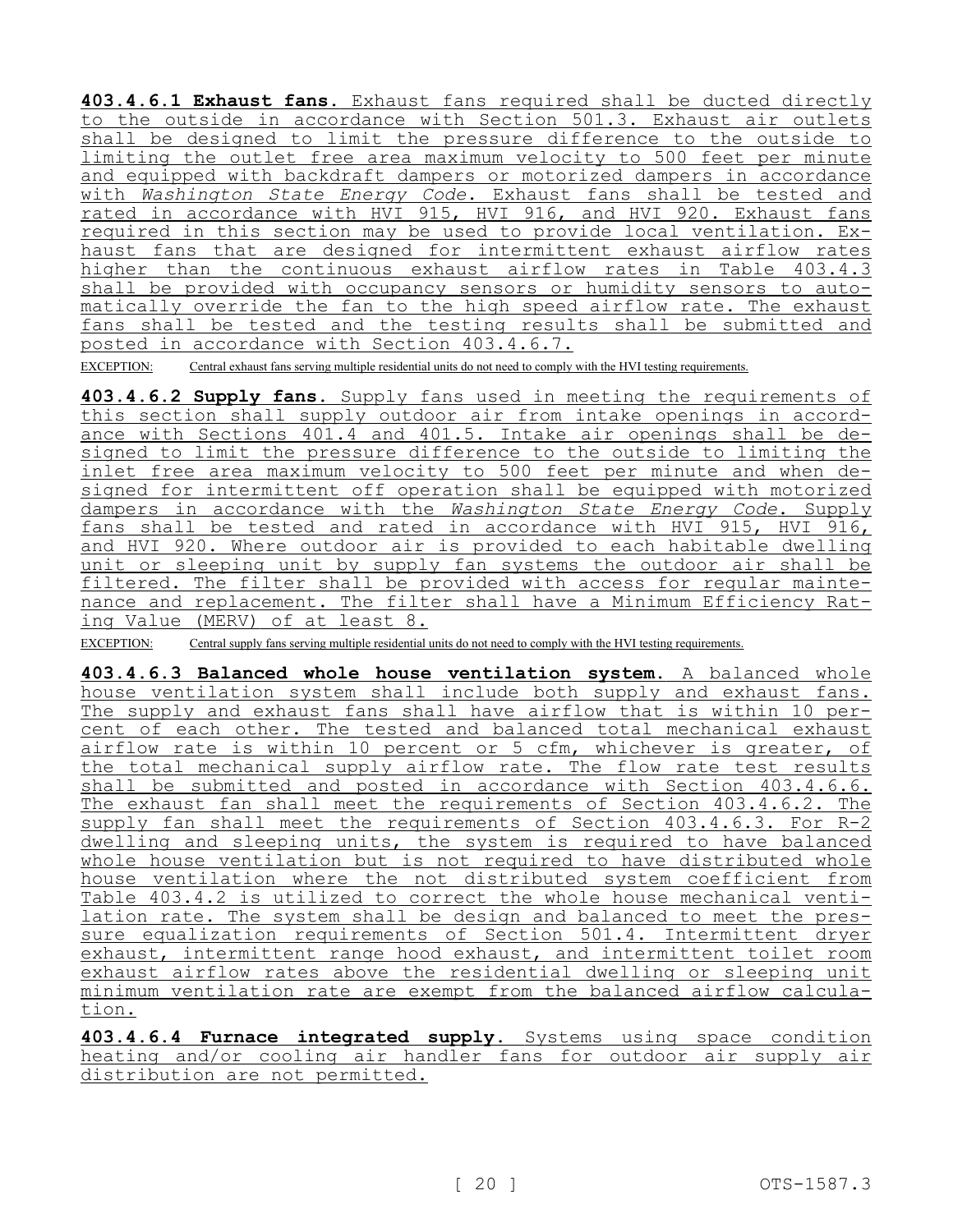EXCEPTION: Air handler fans shall be permitted that have multi-speed or variable speed supply airflow control capability with a low speed operation not greater than 25 percent of the rated supply air flow capacity during ventilation only operation. Outdoor air intake openings must meet the provisions of Sections 401.4 and 401.5 and must include a motorized damper that is activated by the whole house ventilation system controller. Intake air openings shall be designed to limit the pressure difference to the outside to limiting the inlet free area maximum velocity to 500 ft per min. The motorized damper must be controlled to maintain the outdoor airflow intake airflow within 10 percent of the whole house mechanical exhaust airflow rate. The supply air handler shall provide supply air to each habitable space in the residential unit. The whole house ventilation system shall include exhaust fans in accordance with Section 403.4.6.2 to meet the pressure equalization requirements of Section 501.4. The flow rate for the outdoor air intake must be tested and verified at the minimum ventilation fan speed and the maximum heating or cooling fan speed. The results of the test shall be submitted and posted in accordance with Section 403.4.6.6.

**403.4.6.5 Intermittent off operation.** Whole house mechanical ventilation systems shall be provided with advanced controls that are configured to operate the system with intermittent off operation and shall operate for a least two hours in each four-hour segment. The whole house ventilation airflow rate determined in accordance with Section 403.4.2 as corrected by Section 403.4.3 shall be multiplied by the factor determined in accordance with Table 403.4.6.5.

## **Table 403.4.6.5**

**INTERMITTENT WHOLE HOUSE MECHANICAL VENTILATION RATE** 

**FACTORSa,b**

| <b>Run-time</b><br><b>Percentage in Each</b><br><b>4-hour Segment</b> | 50% | 66% | 75% | 100% |
|-----------------------------------------------------------------------|-----|-----|-----|------|
| Factor <sup>a</sup>                                                   |     | t.s |     |      |

a For ventilation system run-time values between those given, the factors are permitted to be determined by interpolation.

b Extrapolation beyond the table is prohibited.

**403.4.6.6 Testing.** Whole house mechanical ventilation systems shall be tested, balanced and verified to provide a flow rate not less than the<br>minimum required by Sections 403.4.2 and 403.4.3. Testing shall be minimum required by Sections 403.4.2 and 403.4.3. Testing shall be performed according to the ventilation equipment manufacturer's instructions, or by using a flow hood, flow grid, or other airflow measuring device at the mechanical ventilation fan's inlet terminals, outlet terminals or grilles or in the connected ventilation ducts. Where required by the building official, testing shall be conducted by an<br>approved third party. A written report of the results of the test approved third party. A written report of the results of the test shall be signed by the party conducting the test and provided to the building official and shall be posted in the residential unit in accordance with Section 403.4.6.7.

**403.4.6.7 Certificate.** A permanent certificate shall be completed by the mechanical contractor, test and balance contractor or other approved party and posted on a wall in the space where the furnace is located, a utility room, or an *approved* location inside the building. When located on an electrical panel, the certificate shall not cover or obstruct the visibility of the circuit directory label, service disconnect label, or other required labels. The certificate shall list the flow rate determined from the delivered airflow of the whole house mechanical ventilation system as installed and the type of mechanical whole house ventilation system used to comply with Section 403.4.3.

**403.4.7 Local exhaust.** Bathrooms, toilet rooms and kitchens shall include a local exhaust system. Such local exhaust systems shall have the capacity to exhaust the minimum airflow rate in accordance with Table 403.4.7 and Table 403.3.1.1, including notes. Fans required by this section shall be provided with controls that enable manual over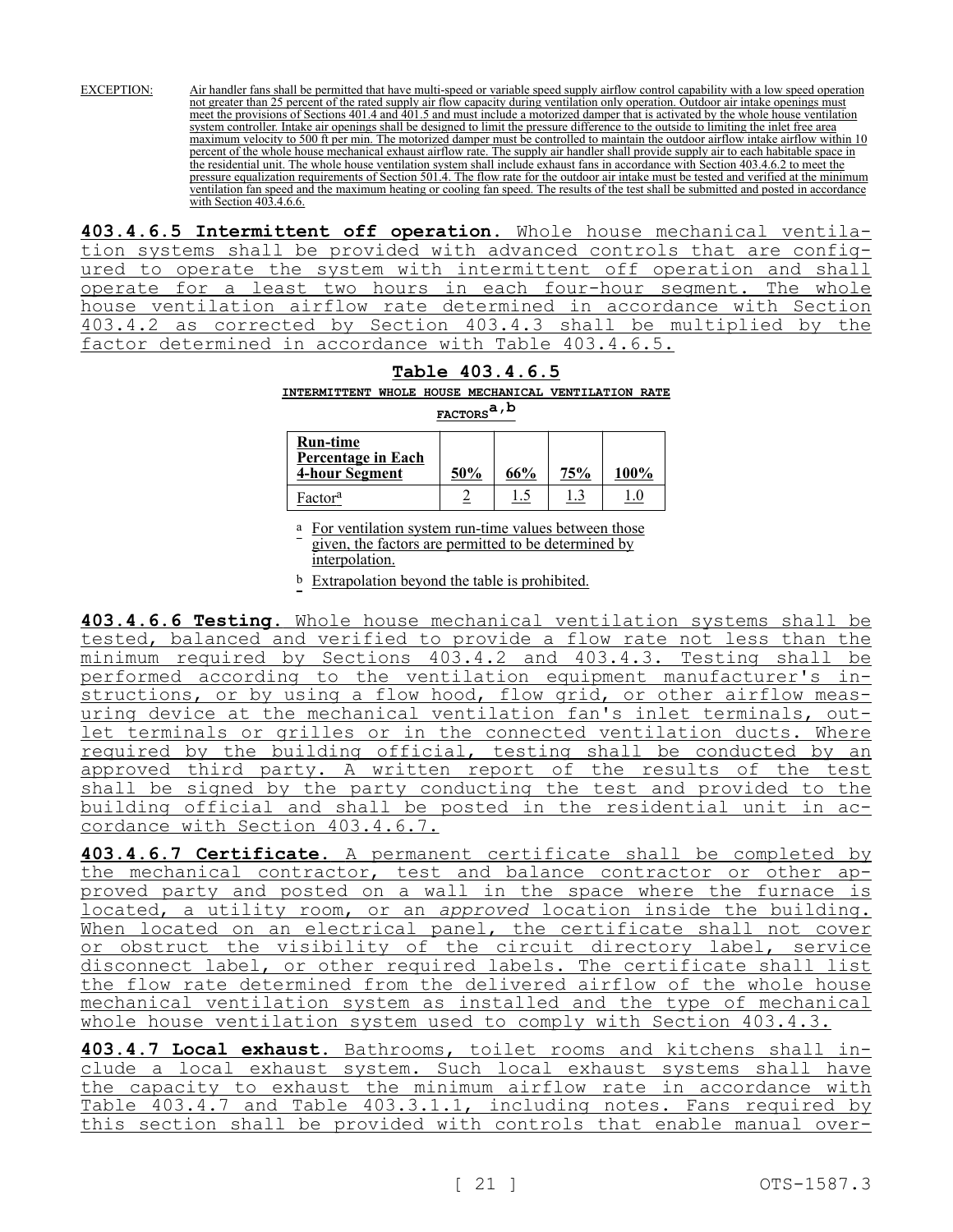ride or automatic occupancy sensor, humidity sensor or pollutant sensor controls. An "on/off" switch shall meet this requirement for manual controls. Manual fan controls shall be provided with ready access in the room served by the fan.

**Table 403.4.7 MINIMUM EXHAUST RATES**

| <b>Area to be</b>                         | <b>Exhaust Rate</b> |                   |  |  |  |  |
|-------------------------------------------|---------------------|-------------------|--|--|--|--|
| exhausted                                 | <b>Intermittent</b> | <b>Continuous</b> |  |  |  |  |
| <b>Kitchens</b>                           | $100 \text{ cfm}$   | $30 \text{ cfm}$  |  |  |  |  |
| <b>Bathrooms -</b><br><b>Toilet rooms</b> | $50 \text{ cfm}$    | $20 \text{ cfm}$  |  |  |  |  |

**403.4.7.1 Whole house exhaust controls.** If the local exhaust fan is included in a whole house ventilation system in accordance with Section 403.4.6, the exhaust fan shall be controlled to operate as specified in Section 403.4.5.

**403.4.7.2 Local exhaust fans.** Exhaust fans shall meet the following criteria.

1. Exhaust fans shall be tested and rated in accordance with HVI 915, HVI 916, and HVI 920.

EXCEPTION: Where a range hood or down draft exhaust fan is used for local exhaust for a kitchen, the device is not required to be rated per these standards.

2. Fan airflow rating and duct system shall be designed and installed to deliver at least the exhaust airflow required by Table 403.4.4. The airflows required refer to the delivered airflow of the system as installed and tested using a flow hood, flow grid, or other airflow measurement device. Local exhaust systems shall be tested, balanced and verified to provide a flow rate not less than the minimum required by this section.

3. Design and installation of the system or equipment shall be carried out in accordance with manufacturers' installation instructions.

4. Fan airflow rating and duct system shall be designed and installed to deliver at least the exhaust airflow required by Table 403.4.3.

2. Where a range hood or down draft exhaust fan is used to satisfy the local ventilation requirements for kitchens, the range hood or down draft exhaust shall not be less than 100 cfm at 0.10 in. w.g.

|                                         |                                        | PRESCRIPTIVE EXHAUST DUCT SIZING |                                          |                                  |                                              |
|-----------------------------------------|----------------------------------------|----------------------------------|------------------------------------------|----------------------------------|----------------------------------------------|
| Fan Tested cfm at<br>$0.25$ inches w.g. | <b>Minimum Flex</b><br><b>Diameter</b> | <b>Maximum Length</b><br>in Feet | <b>Minimum Smooth</b><br><b>Diameter</b> | <b>Maximum Length in</b><br>Feet | <b>Maximum</b><br><b>Elbows</b> <sup>a</sup> |
| 50                                      | 4 inches                               | 25                               | 4 inches                                 | 70                               |                                              |
| <u>50</u>                               | 5 inches                               | 90                               | 5 inches                                 | 100                              |                                              |
| $\underline{50}$                        | 6 inches                               | No Limit                         | 6 inches                                 | No Limit                         |                                              |
| 80                                      | $4$ inches <sup>b</sup>                | $\underline{\text{NA}}$          | 4 inches                                 | 20                               |                                              |
| 80                                      | 5 inches                               | 15                               | 5 inches                                 | 100                              |                                              |
| 80                                      | 6 inches                               | 90                               | 6 inches                                 | No Limit                         |                                              |
| 100                                     | $5$ inches <sup>b</sup>                | $\underline{NA}$                 | 5 inches                                 | 50                               |                                              |
| 100                                     | 6 inches                               | 45                               | 6 inches                                 | No Limit                         |                                              |
| 125                                     | 6 inches                               | 15                               | 6 inches                                 | No Limit                         |                                              |
| 125                                     | 7 inches                               | $\overline{20}$                  | 7 inches                                 | No Limit                         |                                              |

**Table 403.4.7.2 PRESCRIPTIVE EXHAUST DUCT SIZING**

a. For each additional elbow, subtract 10 feet from length.

EXCEPTIONS: 1. An exhaust airflow rating at a pressure of 0.25 in. w.g. may be used, provided the duct sizing meets the prescriptive requirements of Table 403.4.7.2.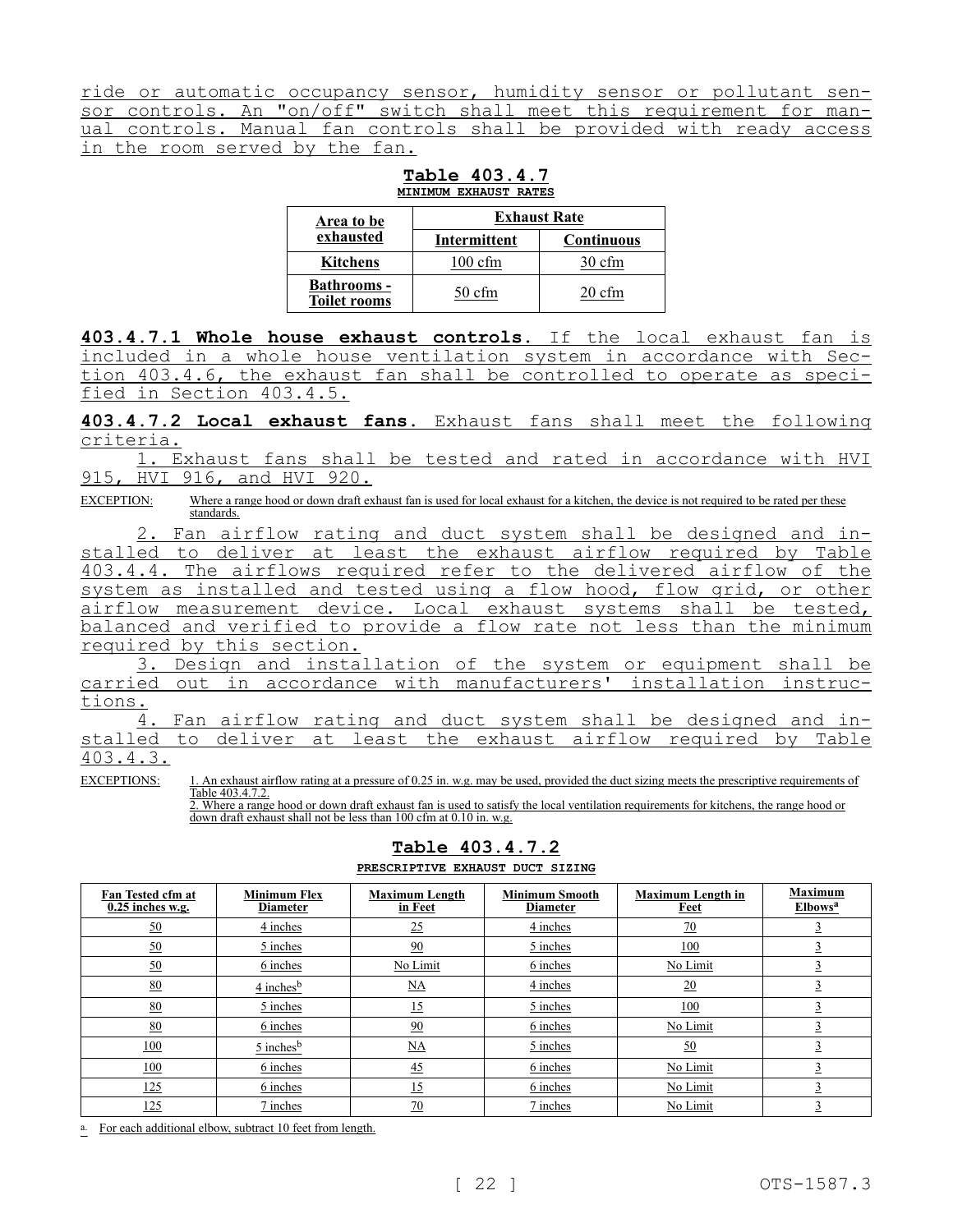b. Flex ducts of this diameter are not permitted with fans of this size.

AMENDATORY SECTION (Amending WSR 13-04-053, filed 2/1/13, effective 7/1/13)

### **WAC 51-52-0501 Section 501—General.**

**501.3.1 Location of exhaust outlets.** The termination point of exhaust outlets and ducts discharging to the outdoors shall be located with the following minimum distances:

1. **For ducts conveying explosive or flammable vapors, fumes or dusts:** 30 feet (9144 mm) from the property line; 10 feet (3048 mm) from operable openings into the building;  $6$  feet (1829 mm) from exterior walls and roofs; 30 feet (9144 mm) from combustible walls and operable openings into the building which are in the direction of the exhaust discharge; 10 feet (3048 mm) above adjoining grade.

2. **For other product-conveying outlets:** 10 feet (3048 mm) from property lines; 3 feet (914 mm) from exterior walls and roofs; 10 feet (3048 mm) from operable openings into the building; 10 feet (3048 mm) above adjoining grade.

3. **For environmental air exhaust other than enclosed parking garage and transformer vault exhaust:** 3 feet (914 mm) from property lines, 3 feet (914 mm) from operable openings into buildings for all occupancies other that Group U, and 10 feet (3048 mm) from mechanical air intakes. Such exhaust shall not be considered hazardous or noxious.

EXCEPTIONS: 1. The separation between an air intake and exhaust outlet on a single listed package HVAC unit.

2. Exhaust from environmental air systems other than garages may be discharged into an open parking garage.

3. Except for Group I occupancies, where ventilation system design circumstances require building HVAC air to be relieved, such as during economizer operation, such air may be relieved into an open or enclosed parking garage within the same building.

4. Exhaust outlets serving structures in flood hazard areas shall be installed at or above the elevation required by Section 1613 of the *International Building Code* for utilities and attendant equipment.

5. For enclosed parking garage exhaust system outlets and transformer vault exhaust system outlets: 10 feet (3048 mm) from property lines which separate one lot from another; 10 feet (3048 mm) from operable openings into buildings; ((10 feet (3048 mm) above)) 3 feet (914 mm) horizontally from, 10 feet above, or 10 feet below adjoining finished sidewalk.

6. For elevator machinery rooms in enclosed or open parking garages: Exhaust outlets may discharge air directly into the parking garage.

7. For specific systems see the following sections:

7.1. Clothes dryer exhaust, Section 504.4.

7.2. Kitchen hoods and other kitchen exhaust equipment, Sections 506.3.13, 506.4 and 506.5.

7.3. Dust stock and refuse conveying systems, Section 511.2.

7.4. Subslab soil exhaust systems, Section 512.4.

- 7.5. Smoke control systems, Section 513.10.3.
- 7.6. Refrigerant discharge, Section 1105.7.

7.7. Machinery room discharge, Section 1105.6.1.

**501.4 Pressure equalization.** Mechanical exhaust systems shall be sized to remove the quantity of air required by this chapter to be exhausted. The system shall operate when air is required to be exhausted.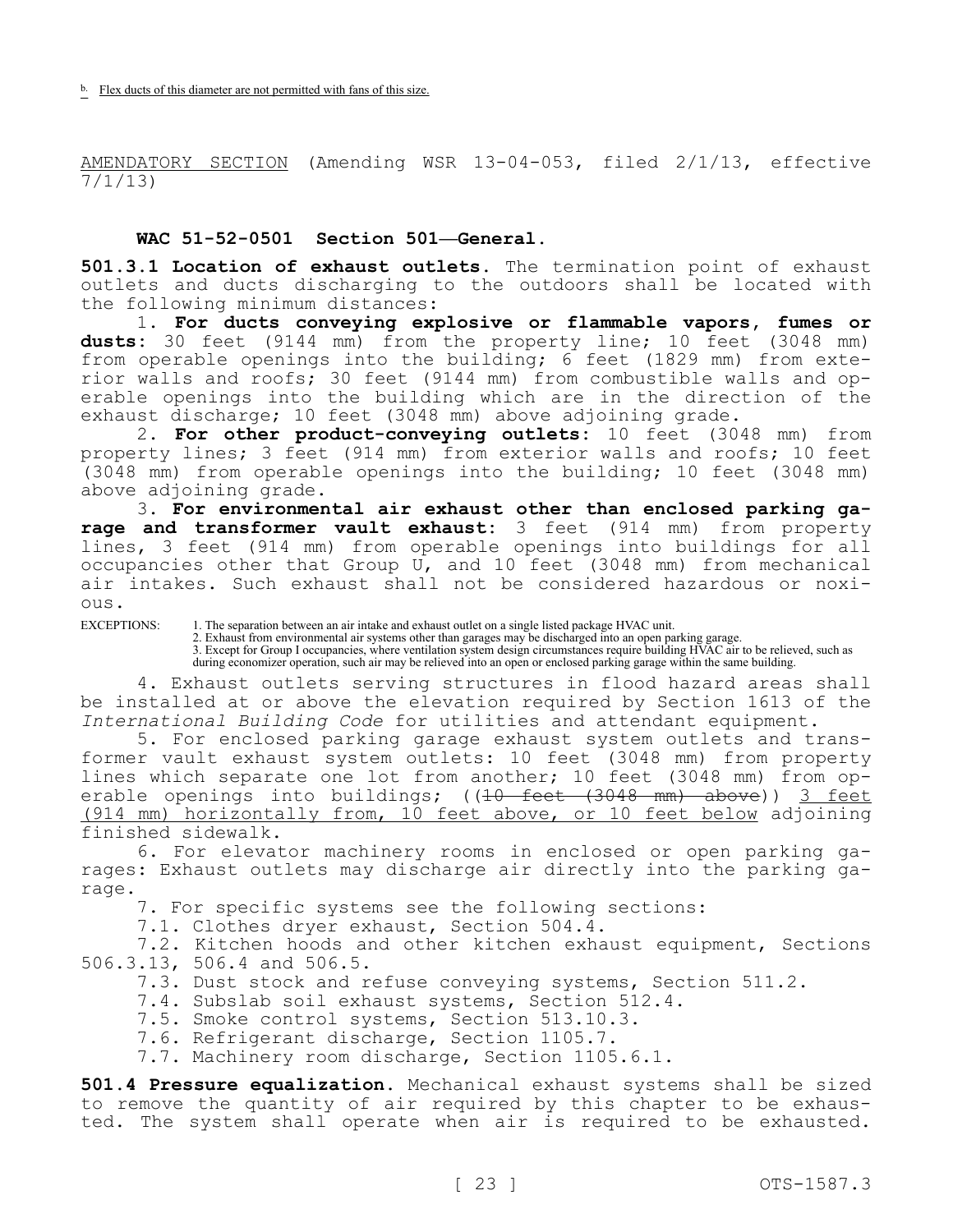Where mechanical exhaust is required in a room or space, such space shall be maintained with a neutral or negative pressure. If a greater quantity of air is supplied by a mechanical ventilating supply system than is removed by a mechanical exhaust for a room, adequate means shall be provided for the natural or mechanical exhaust of the excess air supplied. If only a mechanical exhaust system is installed for a room or if a greater quantity of air is removed by a mechanical exhaust system than is supplied by a mechanical ventilating supply system for a room, adequate makeup air consisting of supply air, transfer air or outdoor air shall be provided to satisfy the deficiency. The calculated building infiltration rate shall not be used to satisfy the requirements of this section.

EXCEPTION: Intermittent domestic range exhaust, intermittent domestic dryer exhaust, and intermittent local exhaust systems in R-3 occupancies and dwelling units in R-2 occupancies are excluded from the pressure equalization requirement unless required by Section ((504.5)) 504 or Section  $((505.2))$  505.

AMENDATORY SECTION (Amending WSR 16-01-148, filed 12/21/15, effective 7/1/16)

**WAC 51-52-0506 Section 506—Commercial kitchen hood ventilation system ducts and exhaust equipment.**

**506.3.2.4 Vibration isolation.** A vibration isolation connector for connecting a duct to a fan shall consist of noncombustible packing in a metal sleeve joint of approved design or shall be a coated-fabric flexible duct connector rated for continuous duty at temperature of not less than 1500°F (816°C). Vibration isolation connectors shall be installed only at the connection of a duct to a fan inlet or outlet.

**506.3.9 Grease duct cleanout location, spacing and installation.**

**506.3.9.1 Grease duct horizontal cleanout.** Cleanouts located on horizontal sections of ducts shall:

1. Be spaced not more than 20 feet (6096 mm) apart.

2. Be located not more than 10 feet (3048 mm) from changes in direction that are greater than 45 degrees (0.79 rad).

3. Be located on the bottom only where other locations are not available and shall be provided with internal damming of the opening such that grease will flow past the opening without pooling. Bottom cleanouts and openings shall be approved for the application and installed liquid-tight.

4. Not be closer than 1 inch (25.4 mm) from the edges of the duct.

5. Have dimensions of not less than 12 inches by 12 inches (305 mm by 305 mm). Where such dimensions preclude installation, the openings shall be not less than 12 inches (305 mm) on one side and shall be large enough to provide access for cleaning and maintenance.

6. Shall be located at grease reservoirs.

**506.3.9.2 Grease duct vertical cleanouts.** Where ducts pass vertically through floors, cleanouts shall be provided. A minimum of one cleanout shall be provided on each floor. Cleanout openings shall be not less than 1 1/2 inches (38 mm) from all outside edges of the duct or welded seams.

**506.3.11 Grease duct enclosures.** A commercial kitchen grease duct serving a Type I hood that penetrates a ceiling, wall, floor or any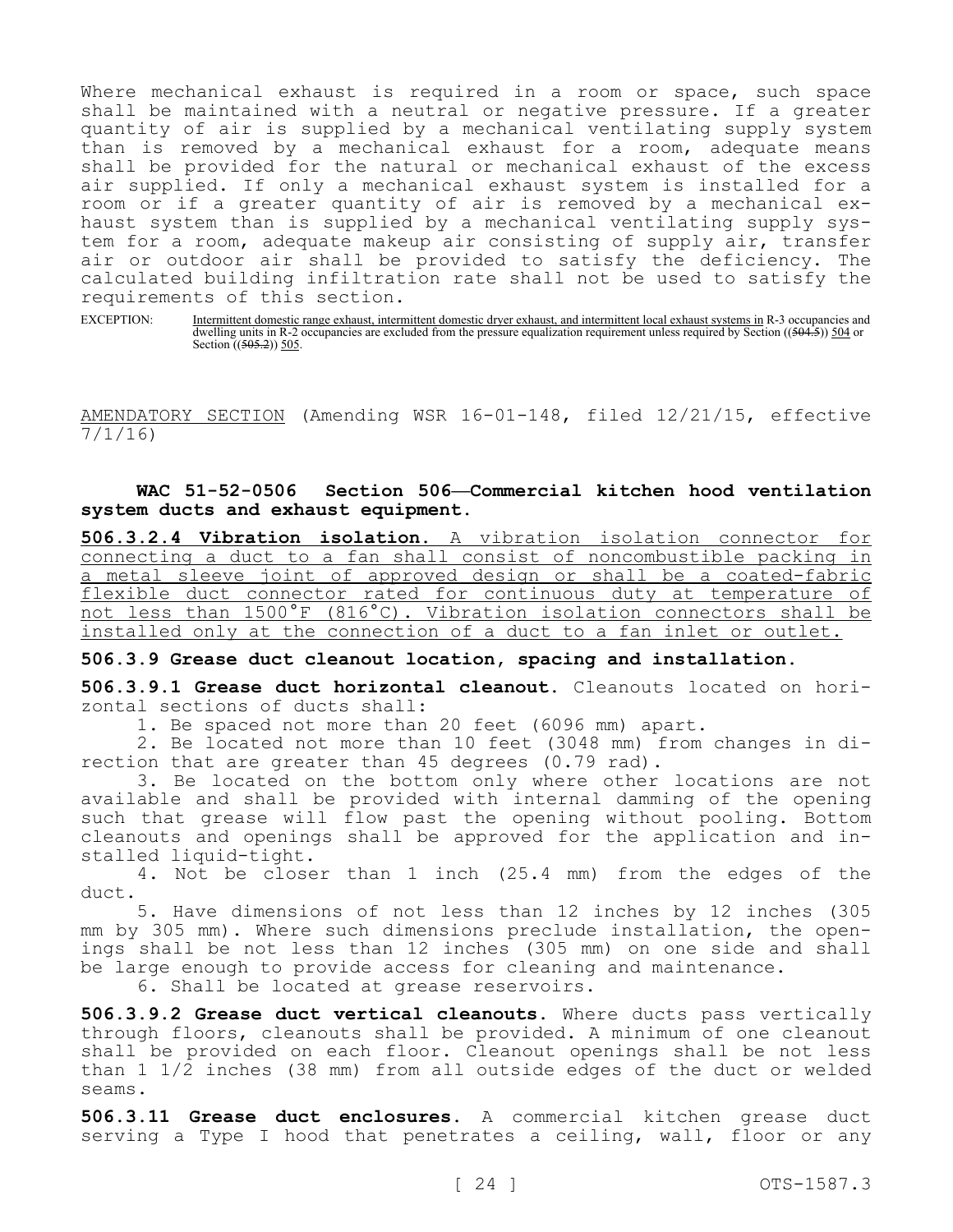concealed spaces shall be enclosed from the point of penetration to the outlet terminal. In-line exhaust fans not located outdoors shall be enclosed as required for grease ducts. A duct shall penetrate exterior walls only at locations where unprotected openings are permitted by the *International Building Code*. The duct enclosure shall serve a single grease duct and shall not contain other ducts, piping or wiring systems. Duct enclosures shall be a shaft enclosure in accordance with Section 506.3.11.1, a field-applied enclosure assembly in accordance with Section 506.3.11.2 or a factory-built enclosure assembly in accordance with Section 506.3.11.3. Duct enclosures shall have a fireresistance rating of not less than that of the assembly penetrated. The duct enclosure need not exceed 2 hours but shall not be less than 1 hour. Fire dampers and smoke dampers shall not be installed in grease ducts.

EXCEPTION: A duct enclosure shall not be required for a grease duct that penetrates only a nonfire-resistance-rated roof/ceiling assembly.

AMENDATORY SECTION (Amending WSR 16-01-148, filed 12/21/15, effective 7/1/16)

### **WAC 51-52-0515 Section 515—Waste or linen chute venting.**

**515.1 General.** Waste or linen chutes shall be gravity vented per NFPA 82.

EXCEPTION: Waste or linen chutes may be mechanically ventilated by an exhaust fan. The exhaust fan ((shall be located outside the building at the top of the chute)) in accordance with *International Building Code* Section 713.13.7.

AMENDATORY SECTION (Amending WSR 16-01-148, filed 12/21/15, effective 7/1/16)

### **WAC 51-52-0601 Section 601—General.**

**601.2 Air movement in egress elements.** Corridors shall not serve as supply, return, exhaust, relief or ventilation air ducts.

EXCEPTIONS: 1. Use of a corridor as a source of makeup air for exhaust systems in rooms that open directly onto such corridors, including toilet rooms, bathrooms, dressing rooms, smoking lounges and janitor closets, shall be permitted provided that each such corridor is directly supplied with *outdoor air* at a rate greater than the rate of makeup air taken from the corridor.

2. Where located within a dwelling unit, the use of corridors for conveying return air shall not be prohibited.

3. Where located within tenant spaces of one thousand square feet  $(93 \text{ m}^2)$  or less in area, utilization of corridors for conveying return air is permitted.

4. Incidental air movement from pressurized rooms within health care facilities, provided that the corridor is not the primary source of supply or return to the room.

5. Where such air is part of an engineered smoke control system.

6. Air supplied to corridors serving residential occupancies shall not be considered as providing ventilation air to the dwelling units and sleeping units subject to the following:

6.1 The air supplied to the corridor is one hundred percent outside air; and

6.2 The units served by the corridor have conforming ventilation air independent of the air supplied to the corridor; and

6.3 For other than high-rise buildings, the supply fan will automatically shut off upon activation of corridor smoke detectors ((which shall be spaced at no more than thirty feet (9,144 mm) on center along the corridor)) installed in accordance with Section 606.2.4; or 6.4 For high-rise buildings, ((corridor smoke detector activation will close required smoke/fire dampers at the supply inlet to the corridor at the floor receiving the alarm.)) the supply fan will automatically shut off upon activation of the smoke detectors required by *International Fire Code* Section 907.2.12.1 or upon receipt of another approved fire alarm signal. The supply fan is not required to be automatically shut off when used as part of an approved building stairwell or elevator hoistway pressurization system. Corridor smoke detectors shall be installed in accordance with Section 606.2.5.

### **606.2.4 Corridors serving Group R occupancies in other than high-rise**

|  |  |  |  |  |  |  | <b>buildings.</b> Corridors that serve Group R occupancies in other than |
|--|--|--|--|--|--|--|--------------------------------------------------------------------------|
|  |  |  |  |  |  |  | high-rise buildings and that are mechanically ventilated with supply     |
|  |  |  |  |  |  |  | air shall be equipped with smoke detectors spaced in accordance with     |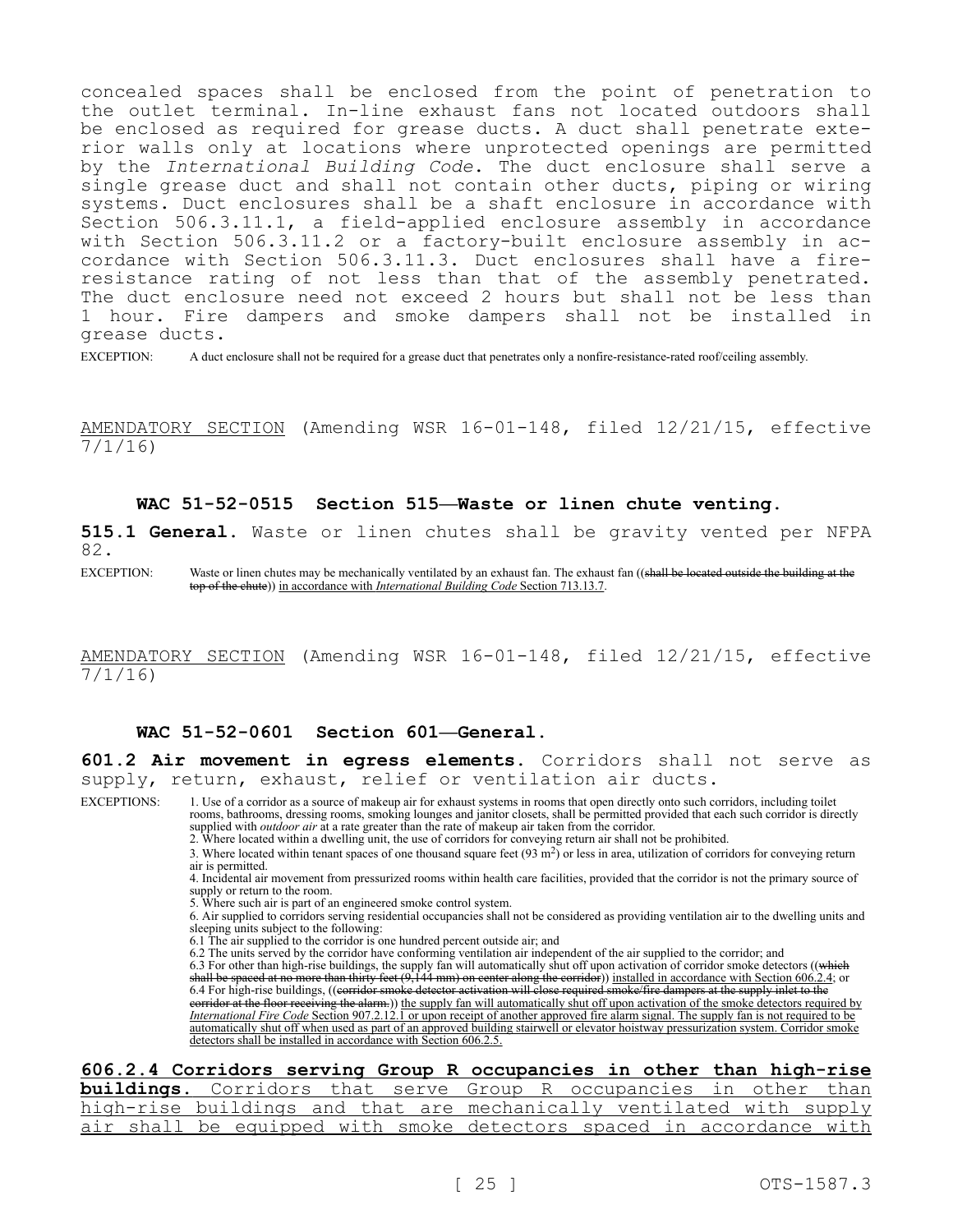NFPA 72. The supply fan shall automatically shut off upon activation of the corridor smoke detectors.

EXCEPTION: Corridor smoke detection is not required when air is returned back to the supply fan from the corridor and return air smoke detectors are installed in the return air duct or plenum upstream of any filters, exhaust air connections, outdoor air connections, or decontamination equipment and appliances designed to automatically shut off the supply fan.

**606.2.5 Corridors serving Group R occupancies in high-rise buildings.**  Corridors that serve Group R occupancies in high-rise buildings and that are mechanically ventilated with supply air shall be equipped with smoke detectors that are spaced in accordance with NFPA 72 and air supply inlets to the corridor shall be provided with smoke/fire dampers. The supply inlet smoke/fire dampers shall automatically close upon activation of the corridor smoke detectors.

EXCEPTIONS: 1. Corridor smoke detection is not required to close the supply inlet smoke/fire dampers when the smoke/fire dampers are used as part of an approved building stairwell or elevator hoistway pressurization smoke control system. 2. Corridor smoke detection is not required when air is returned back to the supply fan from the corridor and return air smoke detectors are installed in the return air duct or plenum upstream of any filters, exhaust air connections, outdoor air connections, or decontamination equipment and appliances designed to automatically shut off the supply fan.

AMENDATORY SECTION (Amending WSR 16-01-148, filed 12/21/15, effective 7/1/16)

### **WAC 51-52-0605 Section 605—Air filters.**

**605.1 General.** Heating and air-conditioning systems shall be provided with approved air filters. Filters shall be installed such that all return air, outdoor air and makeup air is filtered upstream from any heat exchanger or coil. Filters shall be installed in an approved convenient location. Liquid adhesive coatings used on filters shall have a flash point not lower than 325°F (163°C).

EXCEPTION: ((Chilled beams that are designed to operate above the space dew point temperature)) Cooling coils that are designed, controlled and operated to provide sensible cooling only do not require filtration at the terminal device.

**605.4 Particulate matter removal.** Particulate matter filters or air cleaners having a minimum efficiency reporting value (MERV) of not less than 6 for ducted air handlers and not less than 4 for ductless mini-split systems shall be provided upstream of all cooling coils or other devices with wetted surfaces through which air is supplied to an occupiable space.

AMENDATORY SECTION (Amending WSR 16-01-148, filed 12/21/15, effective 7/1/16)

**WAC 51-52-0928 ((Section 928—Evaporative cooling equipment.)) Reserved.**

#### NEW SECTION

**WAC 51-52-1105 Section 1105—Machinery room, general requirements.**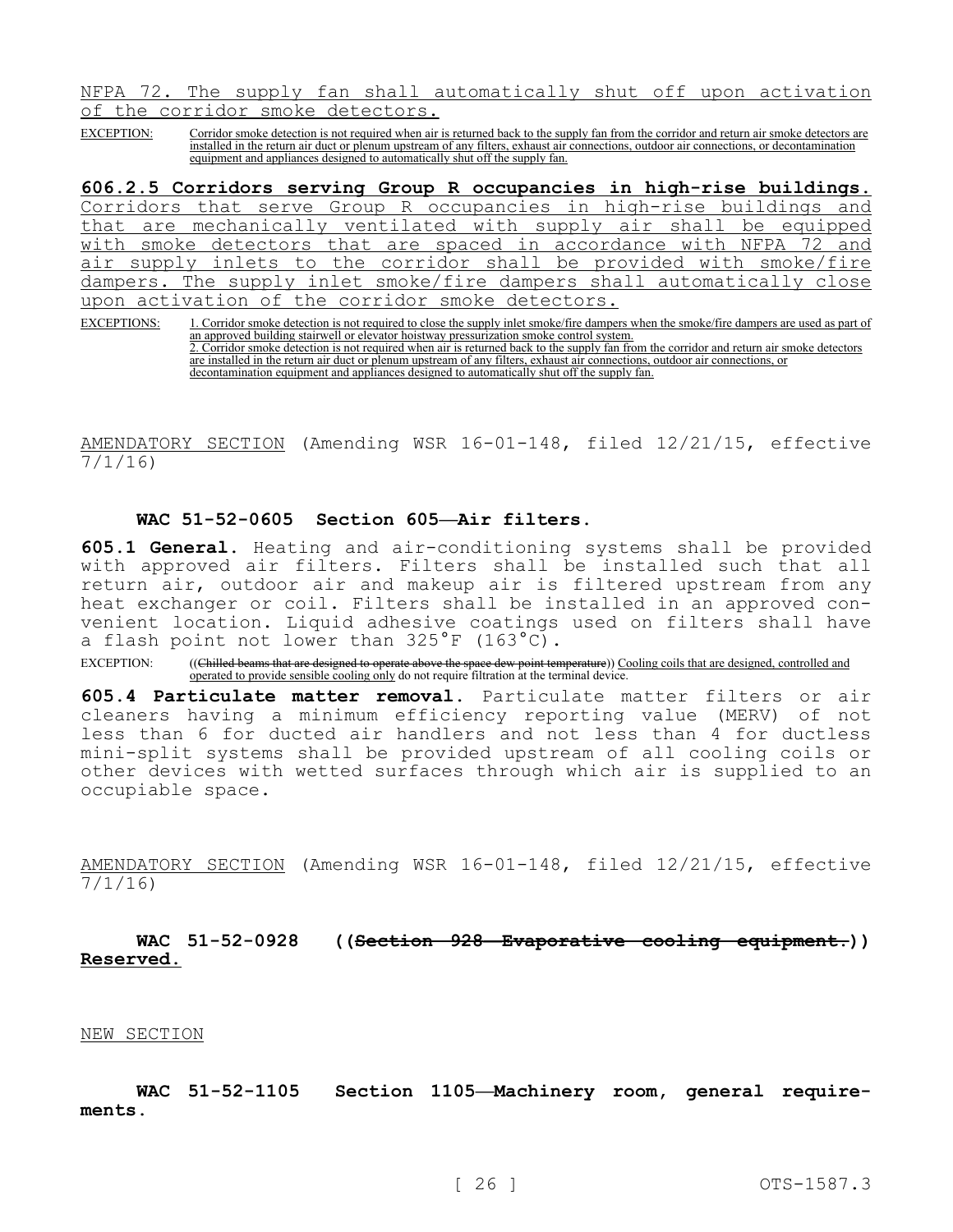**1105.6.3 Ventilation rate.** For other than ammonia systems, the mechanical ventilation systems shall be capable of exhausting the minimum quantity of air both at normal operating and emergency conditions, as required by Sections 1105.6.3.1 and 1105.6.3.2. The minimum required emergency ventilation rate for ammonia shall be 30 air changes per hour and the room conditions shall be in accordance with IIAR2. Multiple fans or multispeed fans shall be allowed to produce the emergency ventilation rate and to obtain a reduced airflow for normal ventilation.

#### NEW SECTION

### **WAC 51-52-1106 Section 1106—Machinery room, special requirements.**

**1106.5.2 Emergency ventilation system.** An emergency ventilation system shall be provided at the minimum exhaust rate specified in ASHRAE 15 or Table 1106.5.2. Shutdown of the emergency ventilation system shall be by manual means.

| Refrigerant        | Q(m/sec) | Q(cfm) |
|--------------------|----------|--------|
| R32                | 15.4     | 32,600 |
| R <sub>143</sub> A | 13.6     | 28,700 |
| R444A              | 6.46     | 13,700 |
| R444B              | 10.6     | 22,400 |
| R445A              | 7.83     | 16,600 |
| R446A              | 23.9     | 50,700 |
| R447A              | 23.8     | 50,400 |
| R451A              | 7.04     | 15,000 |
| R451B              | 7.05     | 15,000 |
| R1234yf            | 7.80     | 16,600 |
| R1234ze(E)         | 5.92     | 12,600 |

**Table 1106.5.2 MINIMUM EXHAUST RATES**

AMENDATORY SECTION (Amending WSR 16-01-148, filed 12/21/15, effective 7/1/16)

### **WAC 51-52-1107 Section 1107—((Refrigerant piping.)) Reserved.**

((**1107.2 Piping location.** Refrigerant piping that crosses an open space that affords passageway in any building shall be not less than 7 feet 3 inches (2210 mm) above the floor unless the piping is located against the ceiling of such space. Refrigerant piping shall not be placed in any of the following:

1. A fire-resistance-rated exit access corridor.

2. An interior exit stairway.

3. An interior exit ramp.

4. An exit passageway.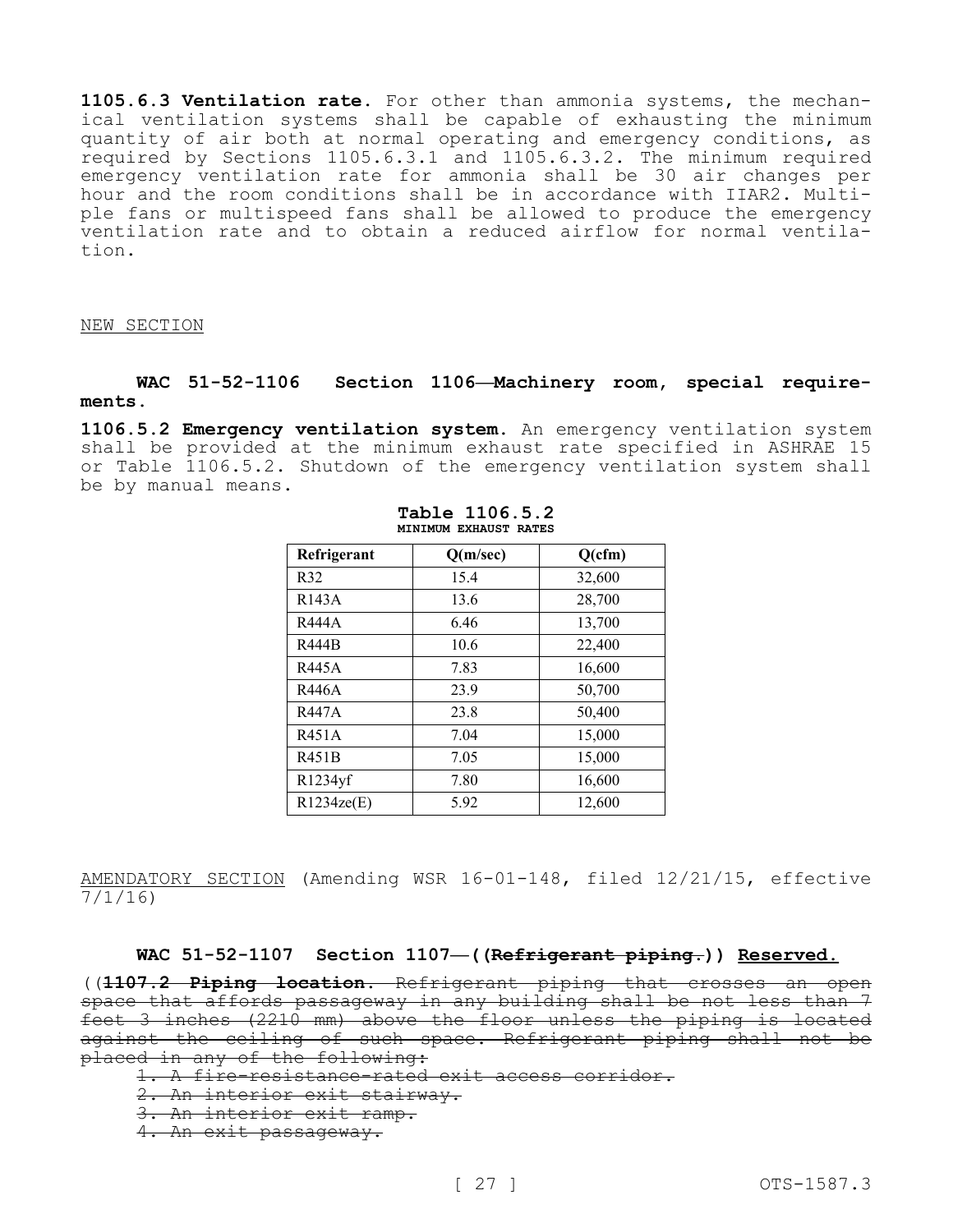5. An elevator, dumbwaiter, or other shaft containing a moving object.

6. A shaft that has one or more openings into a fire-resistancerated exit access corridor, interior exit stairway or ramp, or exit passageway.))

AMENDATORY SECTION (Amending WSR 16-01-148, filed 12/21/15, effective 7/1/16)

### **WAC 51-52-1200 Chapter 12—Hydronic piping.**

**1209.5 Thermal barrier required.** Radiant floor heating and snow melt systems shall be provided with a thermal barrier in accordance with Sections 1209.5.1 through 1209.5.4. Concrete slab-on-grade, asphalt and paver-system type pavements shall have a minimum of R-10 insulation installed under the area to be snow melted, or R-5 insulation shall be installed under and at the slab edges of the area to be snow melted. The insulation shall be located underneath the snow and ice melt hydronic piping or cable and along all edges of the pavement where the snow and ice melt system is installed in accordance with the snow and ice melt manufacturer's instructions.

**1209.5.1 Slab-on-grade installation.** Radiant piping utilized in slabon-grade applications shall be provided with insulating materials installed beneath the piping as required by the *Washington State Energy Code*.

**1210.7.6 Expansion tanks.** Shutoff valves shall be installed at connections to expansion tanks. A method of draining the expansion tank downstream of the shutoff valve shall be provided.

### NEW SECTION

### **WAC 51-52-1400 Chapter 14—Solar thermal systems.**

**1402.8.1.2 Rooftop-mounted solar thermal collectors and systems.** The roof shall be constructed to support the loads imposed by roof-mounted solar collectors. Where mounted on or above the roof covering, the collector array, mounting systems and their attachments to the roof shall be constructed of noncombustible materials or fire-retardanttreated wood conforming to the *International Building Code* to the extent required for the type of roof construction of the building to which the collectors are accessory.

AMENDATORY SECTION (Amending WSR 16-01-148, filed 12/21/15, effective 7/1/16)

**WAC 51-52-1500 Chapter 15—Referenced standards.** The following referenced standards are added to Chapter 15.